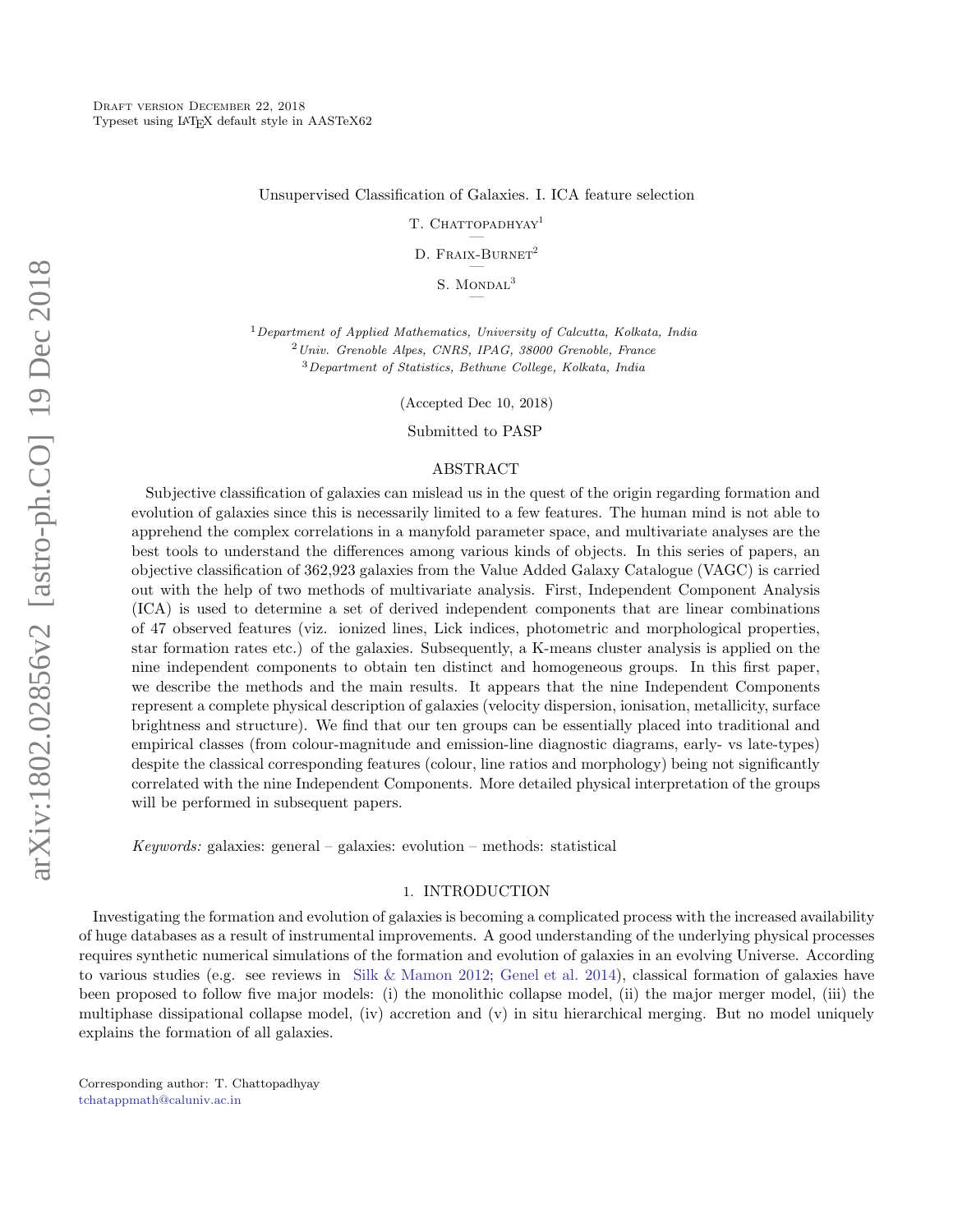## $C$ HATTOPADHYAY ET AL.

The historical and still most common approach to the classification of galaxies, is based on physical criteria, such as apparent features (i.e. morphology, emission line properties etc.) or more or less understood processes (starbursts, Active Galactic Nuclei (AGN) etc.). Hubble's subjective classification based on galaxy morphology ignores many significant observable features such as kinematics, chemical composition etc. Physically based classifications also rely on only very few attributes among the numerous ones available: colour, size, environment, star formation rate, emission lines. All these classifications are certainly useful to study a specific property, but they cannot embrace the whole diversity and complexity of processes that shaped the galaxies.

With the advent of multi-wavelength and multivariate databases, the goal of many studies has been to find the properties that best characterize the established classes. One such example is given by the Baldwin, Phillips & Tarlevich (BPT) diagrams (Baldwin et al. 1981; Veilleux & Osterbrock 1987) built from a few ratios of emission lines such as  $[OIII]/H\alpha$ ,  $[OIII]/H\beta$ ,  $[NII]/H\beta$ ,  $[SII]/H\alpha$  and  $[OII]/H\alpha$ . Delimitation lines have been defined empirically to separate different kinds of ionizing sources (AGNs, Low-Ionization Nuclear Emission-Line Regions (LINERs), Seyfert galaxies, star forming regions). But a multivariate analysis using  $[OIII]/H\alpha$ ,  $[NII]/H\beta$  and  $EW(H\alpha)$  have shown that the empirical classes are not all statistically supported (de Souza et al. 2017). One probable explanation is that several kinds of ionizing sources can be present in a single galaxy, so that a classification built from a two-feature diagram cannot reasonably translate the real complexity of even a single galaxy.

These classification approaches can be called object-based, to be opposed to data-driven science in which some characteristics are revealed by the accumulation of data and attributes. The so-called bimodality of galaxies (Strateva et al. 2001; Eales et al. 2018) is an example of the latter: the observations of millions of galaxies have revealed that for several properties, galaxies show two distribution peaks that do not easily match pre-established physically motivated classes (e.g. Eales et al. 2018; Evans et al. 2018). By chance, this bimodal structure can be seen with the eye on 2D diagrams.

Extragalactic studies have now entered the statistical era challenging our approaches to understand the physics of galaxies and their evolution. In most cases, there is no simple mathematical relationship between a given physical process and the relevant observable attributes. In addition, these attributes are generally multiple so that classifications based on only one or two features are not adequate to represent the physics of galaxies. Despite this caveat, many studies have embarked into complex statistical techniques (Bayesian tools, Deep Learning) to tackle the avalanche of data that astronomy is about to generate with the goal to obtain an automatic classification (e.g. Brescia et al. 2015). However, these approaches, most often multivariate, use supervised learning techniques, i.e. the algorithm is trained on labelled data. The problem here is that the labels come from pre-established classifications based on very few features, in other words the algorithm is trained to find the results of human subjectivity (e.g. Cavuoti et al. 2014).

In this context, one is tempted to apply statistical unsupervised classification, such as a multivariate partitioning analysis to find homogeneous groups, not focusing on only one aspect of the physics of galaxies, but by exploring the cluster structure of the dataset (Fraix-Burnet et al. 2015). The goal is to use data-driven science to study the formation and evolutionary history of galaxies. One basic tool is Principal Component Analysis (PCA) and it has been used by many authors (e.g. Whitmore 1984; Watanabe et al. 1985; Cabanac et al. 2002; Chattopadhyay & Chattopadhyay 2006; Peth et al. 2015). However this is not a classification tool. It may be useful to represent pre-established classes using some of the Principal Components, but its main interest is a reduction of the dimensionality. When the number of attributes is large, distances (e.g. euclidean) become less discriminant so that cluster structures cannot be detected (this is one aspect of the curse of dimensionality). Feature selection, for instance through an objective dimensionality reduction, is then compulsory. But the use of Principal Components to perform a clustering (unsupervised classification) is not recommended since the components with the largest eigenvalues define the axes of maximum variance in the dataset, and these axes are generally not the most discriminative ones to reveal the cluster structure (Chang 1983).

Regarding unsupervised classification, some attempts have been made by K-means cluster analysis (Ellis et al. 2005; Chattopadhyay & Chattopadhyay 2007; Chattopadhyay et al. 2007, 2008; Chattopadhyay et al. 2009a,b; Sánchez Almeida et al. 2010; Fraix-Burnet et al. 2010, 2012; De et al. 2016). Though sophisticated statistical techniques are being developed steadily, unsupervised learning approaches are not widely used across the astronomical community (Fraix-Burnet et al. 2015; de Souza et al. 2017) probably because of the difficulty to relate the multivariate results with physical models. This issue can however be overcome, for instance by comparing statistically the multivariate results with the outcomes of numerical simulations of galaxy and cosmic evolution (e.g. Fraix-Burnet et al. 2012; Genel et al. 2014).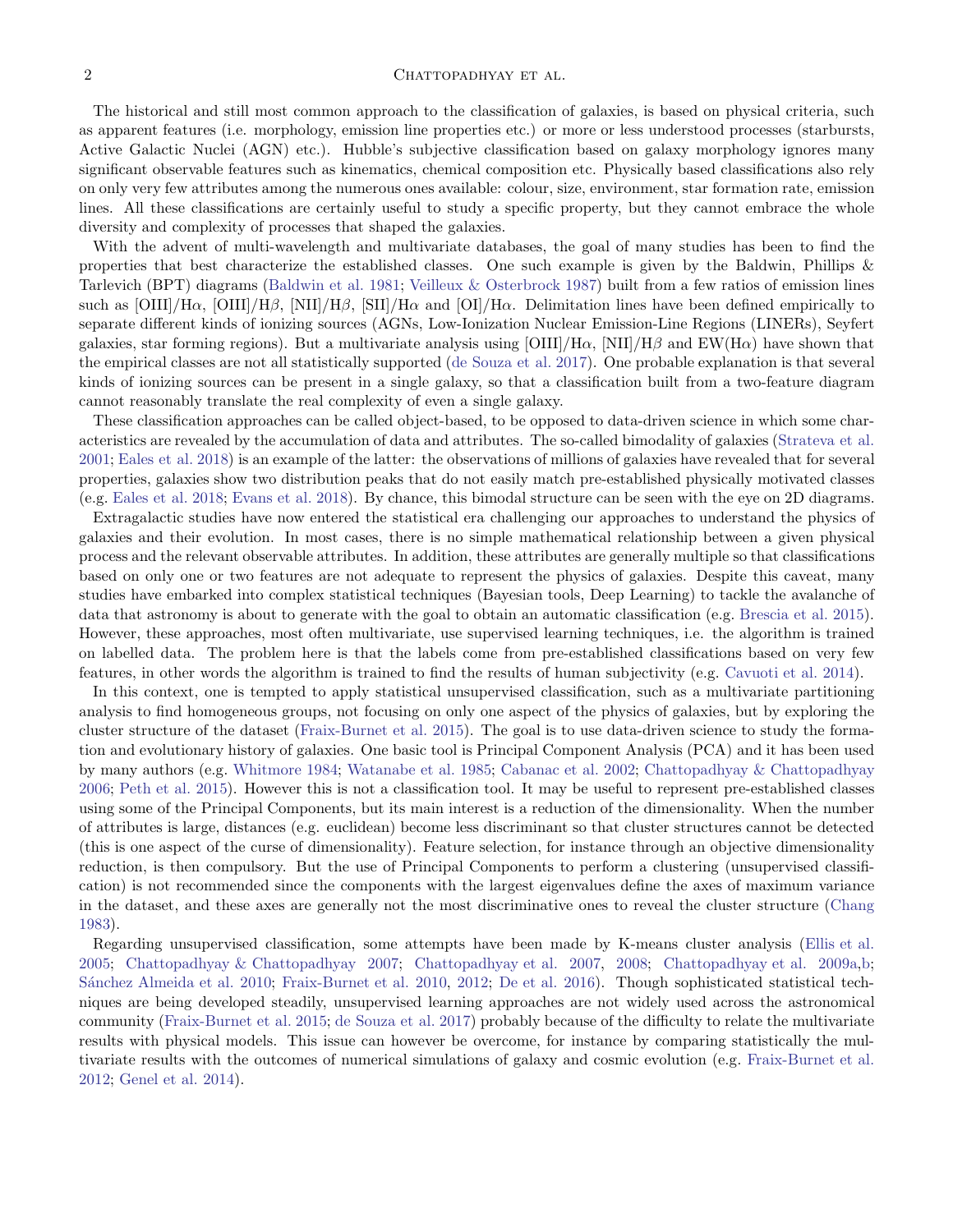A partitioning of objects into robust groups is possible when the features are independent. Observationally the information is usually summarized into broad-band fluxes (magnitudes), slopes (colours), medium-band and line fluxes (Lick indexes) etc, because they can be easily measured and can generally be yielded by models and numerical simulations. However, their relationship to intrinsic physical processes and their mutual influences are most often quite complex. As a consequence, these direct observables cannot suffice to compare two galaxies and the multivariate aspect of the physics of galaxies must be included as well. This is exactly the purpose of the Independent Component Analysis (ICA) that we will use in this paper.

In this study, we have taken a large dataset from Sloan Digital Sky Survey (SDSS) data archive including various observables regarding morphology, chemical composition and kinematics and used multivariate statistical techniques to explore and explain the underlying diversities. This work presents several novelties for unsupervised classification in astrophysics:

- a large dataset of galaxies
- a large number of features
- the Independent Component Analysis (ICA)
- the adequation of the method (ICA) to the fact that our data are non-Gaussian

Some other studies have used the SDSS to get a large dataset (e.g. Cavuoti et al. 2014) or use many features (up to 4520!, D'Isanto et al. 2018) but they perform supervised classification which, in the case of continuous values, is equivalent to a regression problem. The ICA technique has already been used in astrophysics, mainly for source separation (Pires et al. 2006; Pike et al. 2017; Martins-Filho et al. 2018; Sheldon & Richards 2018) and dimensionality reduction (Richardson et al. 2016; Sarro et al. 2018) but rarely for unsupervised classification (Mu 2007; Das et al. 2015).

This paper is organized as follows. A brief description of the dataset is given in Section 2. The methods are described in Section 3. The results and discussion are included in Sections 4 and 5, respectively. Finally, conclusions are traced in Section 6.

### 2. DATASET

The NYU Value-Added Galaxy Catalogue (VAGC Blanton et al. 2005; Padmanabhan et al. 2008; Abazajian et al.  $2009$ ) is a cross-matched collection of galaxy catalogues maintained for the study of galaxy formation and evolution<sup>1</sup>. It is based on the Sloan Digital Sky Survey Data Release 7 (SDSS-DR7<sup>2</sup> ).

In the raw table, 2,506,754 objects are available. We have selected only galaxies, by disregarding QSOs and stars using the SDSS flag and subsequently by removing some obviously wrong classification (such as entries with aberrant redshifts or magnitudes). Non-galaxy objects probably remains, but they should show up in the multivariate classification. We ended up with 865,333 entries. We have then restricted the sample to  $z < 0.2$  to avoid too much shift between the wavelength ranges in which the magnitudes are obtained. Finally, only data with a good signal to noise ratio (median  $S/N$  per pixel of the whole spectrum  $> 10$ ) were kept. This leaves us with 362,923 galaxies.

We had to limit the number of attributes to keep the computation tractable. For this, we eliminated redundant properties, i.e. features that bear the same information (such as the Sersic profile in different bands), and selected only a few photometric bands and colours. We were careful to keep most of the physical information so that it does not impact much our analysis based on dimensionality reduction through the ICA. The final set used in our analysis consists of 49 attributes which cover photometry, spectroscopy, morphology, chemical composition and kinematics. Star formation rates and specific star formation rates are also included but not used in the ICA analysis itself since they are not observable features. All these attributes are described in Table A1 and details are given on the source website<sup>3</sup>. Please note that the equivalent width is negative if the line is in emission,  $EW(H\alpha)$  and  $EW(NII_{6584})$  are not corrected for possible blending of these two lines, and lines which are absent in spectra are given the value 0.

<sup>1</sup> http://sdss.physics.nyu.edu/vagc/

<sup>2</sup> http://classic.sdss.org/dr7/

 $3$  http://wwwmpa.mpa-garching.mpg.de/SDSS/DR7/raw\_data.html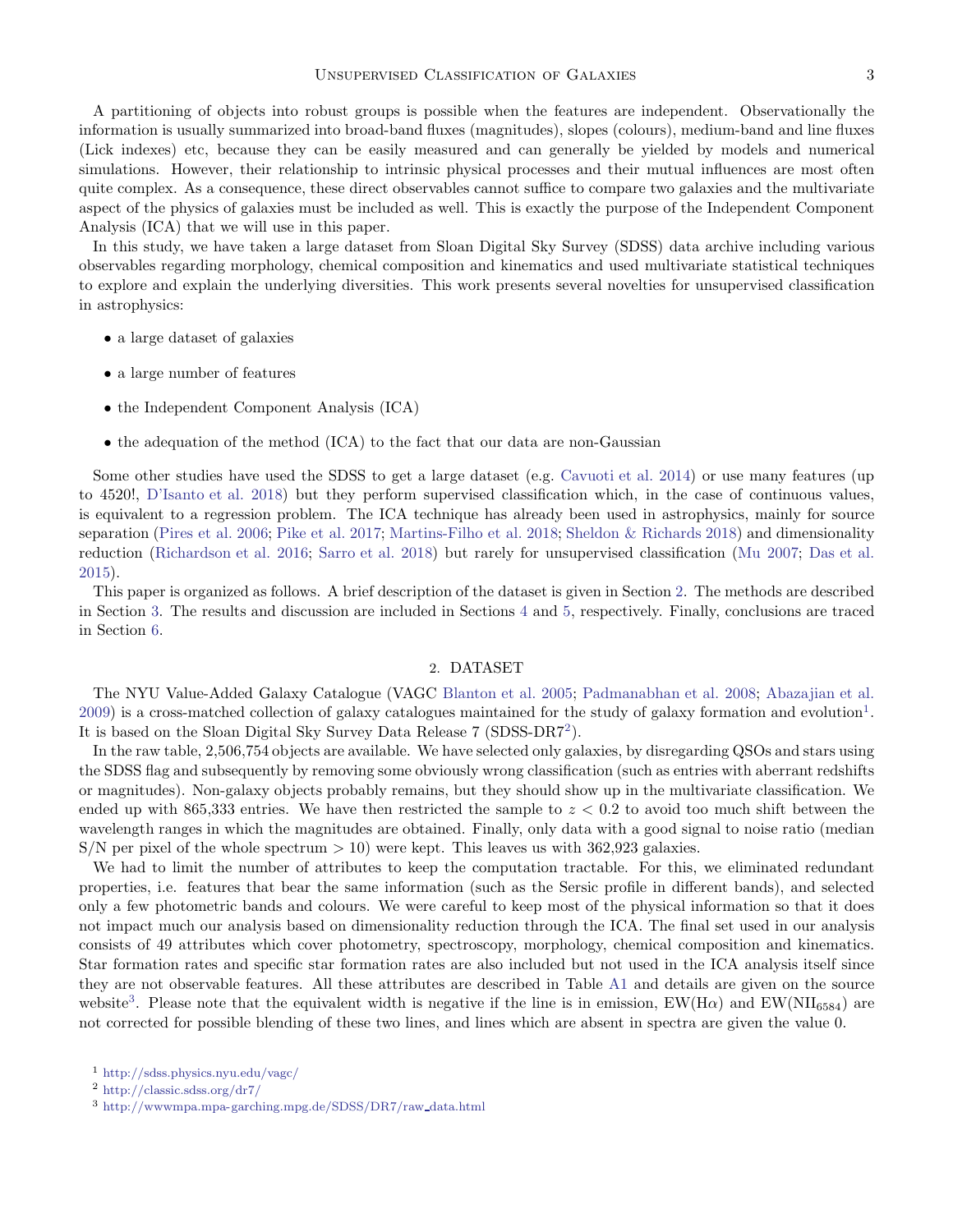### 4 CHATTOPADHYAY ET AL.

### 3. STATISTICAL ANALYSES

### 3.1. Shapiro-Wilk test

The non-Gaussian nature of the dataset has been explored by the statistical Shapiro-Wilk test (Shapiro & Wilk 1965) in which the test statistics is defined by  $W = \sum_{n=1}^{\infty}$  $\sum_{i=1}^{n} a_i x_i^2 / \sum_{i=1}^{n}$  $\sum_{i=1}^{n} (x_i - \bar{x})^2$ , where n is the number of observations,  $x_i$ 's are ordered sample values and  $a_i$ 's are the constants generated from the order statistics of a sample from normal distribution. In this work a multivariate extension (Alva & Estrada 2009) has been used. The p value of the test is  $2.17\times10^{-13}$ , which is sufficiently small to confidently reject the null hypothesis. Therefore, the dataset is found to be non-Gaussian in nature.

# 3.2. Independent Component Analysis

We have already mentioned that Principal Component Analysis (PCA) has been applied by many authors (Brosche 1973; Whitmore 1984; Murtagh & Heck 1987, etc) but it is not appropriate for clustering and classification (Chang 1983). Furthermore it is applicable to Gaussian data which is not the present case. On the other hand, Independent Component Analysis (ICA) is also a dimension reduction technique, i.e. it reduces the number of observed features p to a number m  $(m \ll p)$  of new variables, the components, but assumes non-Gaussian data (Pfister et al. 2018; Hyvärinen 1998, 1999a,b). The second important difference with PCA is that in addition of being uncorrelated, the components are also mutually independent (for details regarding comparison between PCA and ICA see Section 3 of Chattopadhyay et al. 2013, and references therein).

Mathematically speaking, let  $X_1, X_2, X_3, ..., X_p$  be p random vectors (here p features,  $p = 47$ ) and n (here 362,923) be the number of observations of each  $X_i$ ,  $(i = 1, 2, 3, ..., p)$ .

Let  $X = AS$ , where  $S = [S_1, S_2, S_3, ..., S_p]^T$  is a random vector of hidden components  $S_i$ ,  $(i = 1, 2, 3, ..., p)$  such that  $S_i$ 's are mutually independent and A is a non singular matrix. Then the objective of ICA is to find S by inverting A, i.e.,  $S = A^{-1}X = WX$ . Since ICA is able to separate independent components (sources) present in a signal, W is called the unmixing matrix (for more details see Comon 1994; Chattopadhyay et al. 2013, and references therein). Independence is obtained by maximizing the non-Gaussianity using negentropy.

Presently there is no good method available for the determination of the optimum number of ICs. In this work, the optimum number of ICs have been chosen by the optimum number of Principal Components (PCs) (Albazzaz & Wang 2004; Chattopadhyay et al. 2013; Eloyan & Ghosh 2013), to find m (m << p) (Chattopadhyay & Chattopadhyay 2007; Babu et al. 2009; Fraix-Burnet et al. 2010; Chattopadhyay et al. 2010, 2013). We have first performed PCA to find the significant number of ICs. In PCA the maximum variation with significantly high eigenvalue (viz.  $\lambda \sim 1$ ) was found to be almost 90% for nine PCs. Hence, we have chosen nine ICs (i.e. here  $m = 9$ ) for cluster analysis (CA). Here it is worth mentioning that the choice of the ICs is a difficult question (see Kairov et al. 2017) but we have checked that the set of most correlated original features (Section 4.1 and Table 1) is stable through multiple runs of the algorithm. Note that for our dataset PCA takes 132 seconds whereas ICA takes less than 1 minute (Intel(R) Core TM i3-2100 CPU @ 3.10GHz, RAM: 2.00 GB, Windows 10, 64 bit operating system) and we have used the library functions publicly available for ICA and PCA in R.

#### 3.3. K-means cluster analysis

K-means cluster analysis (CA) is a multivariate technique for finding coherent groups in a dataset giving information of the underlying structure. In this method:

- Each object must belong to a single cluster.
- Each cluster must contain at least one object.
- All the objects are distributed among K clusters by satisfying the first two properties.

Details of algorithm and applications are found in MacQueen (1967); Chattopadhyay et al. (2009b); Chattopadhyay et al. (2010, 2012, 2013); Das et al. (2015).

The number K of groups is an input to the algorithm. The optimum value of K is found as follows. For a particular choice of K initially we compute a distortion measure  $d_K$ , given by,  $d_K = (1/p)min_x E[(x_K - c_K)(x_K - c_K)]$  which is the distance of  $x_K$  vector (data point) from the centroid  $c_K$  of the corresponding group. Then we compute the value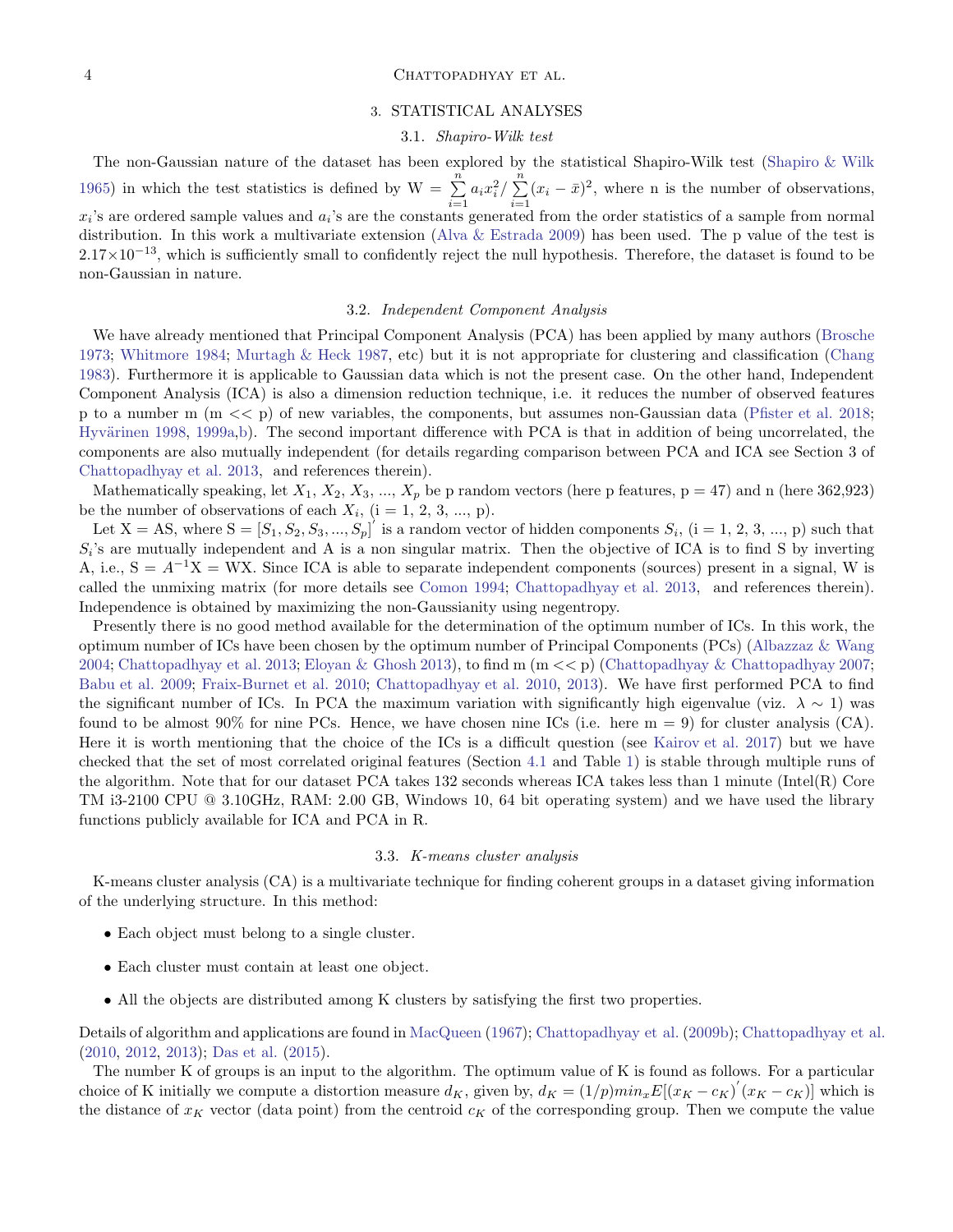| IС               | Most influencial attributes                            |
|------------------|--------------------------------------------------------|
| ICA1             | $EW(OII3729)(0.83), Lick_F5015(0.53)$                  |
| ICA2             | $V_{disp}$ (0.97), J (-0.7)                            |
| ICA <sub>3</sub> | $\sigma_{\rm{balmer}}$ (-0.60)                         |
| ICA4             | $EW(OIII_{5007})$ (0.98)                               |
| ICA5             | Lick_Fe $5015$ $(0.83)$                                |
| ICA6             | Sersic_r $90_R(-0.99)$                                 |
| ICA7             | $\sigma$ forb (-0.60), $\sigma_{\text{balmer}}$ (0.42) |
| ICA8             | Sersic amp $R$ (-0.99)                                 |
| ICA9             | $EW(NII_{6584})(0.79)$ , $EW(H\alpha)(0.75)$ ,         |
|                  | $EW(SII_{6731})(0.72)$                                 |

Table 1. Observed attributes with highest correlation coefficients (in parentheses) for each Independent Component.

of jump  $J_K = (d_K^{-p/2} - d_{K-1}^{-p/2})$  $\binom{-p/2}{K-1}$  where p is the total number of variables (here total number of independent components under consideration i.e.  $p = 9$ ). The above  $d_K$  and  $J_K$  values are computed for several choices of K starting from  $K = 1, 2, 3$ , etc. The maximum value of the curve obtained by plotting  $J_K$  versus K gives the optimum value of K (Sugar & James 2003).

In this study, we have performed a K-means CA with respect to the ICs and have found the optimum number of groups to be  $K = 10$ . We name the groups K1 to K10.

### 4. RESULTS

### 4.1. Properties of the ICs

Performing Independent Component Analysis for the VAGC dataset, we have taken nine significant ICs. Then we have computed the correlation coefficients of each component with the attributes to understand their physical meaning. We list only the most influencial attributes in Table 1.

From Table 1, it is clear that the nine ICs represent five kinds of properties: 1) velocity dispersion (ICA 2, ICA 3, ICA 7), 2) ionisation (ICA 4, ICA 9), 3) metallicity (ICA 1, ICA 5), 4) surface brightness (ICA 8) and 5) structural properties (ICA 6). This shows that the ICA successfully retrieve the main physical ingredients of galaxies, while also taking into account their interactions through the linear combinations of the observed features.

This result is indeed very significant. Usually, a given physical process (star formation, nuclear activity, kinematics, radiation characteristics, etc) is investigated through an obvious observable feature, leading by the way to the traditional classifications mentioned in Section 1. Here, each of the ICs is dominated by some features specific to a particular physical property of galaxies, without any a priori selection. In addition, each IC is not limited to the dominant features, it also includes the other ones with some lower weights thus taking into account the complex interplay between observed attributes.

The absence of some traditional features such as colour, line ratios or morphology among the dominant features is striking and will be discussed in Sections 4.3, 4.4 and 4.5 respectively.

These nine independent components are used instead of the initial 47 attributes for Cluster Analysis, very substantially reducing the dimensionality of the dataset while keeping all the physical information.

#### 4.2. Properties of the galaxies in the ten groups

The cluster analysis divided the galaxies into ten groups, K1-K10. The distribution of galaxies within these groups is given in Table 2. It appears that the four groups K4, K5, K3, K8, in decreasing importance, already gather 82% of the objects (52% with K4 and K5 only), the K1 group being very small.

Figure A1 shows the distribution of the ten groups in the nine ICs. IC1 and IC3 do not seem very discriminant, but all the others explain the specificities found by the CA algorithm. Many dimension reduction techniques creates new variables (here the IC components) which are linear or non-linear combinations of the original features. They are a mathematical representation of the data that is not intended to have a physical meaning. This is a mathematical space in which the data appear structured in groups. The physical interpretation should aim at understanding these groups in the physical space, not in the IC space. It should be clear that traditional approaches fail since each group is characterized by a complex multivariate physics. It is certainly simpler to summarize galaxies as blue, star forming,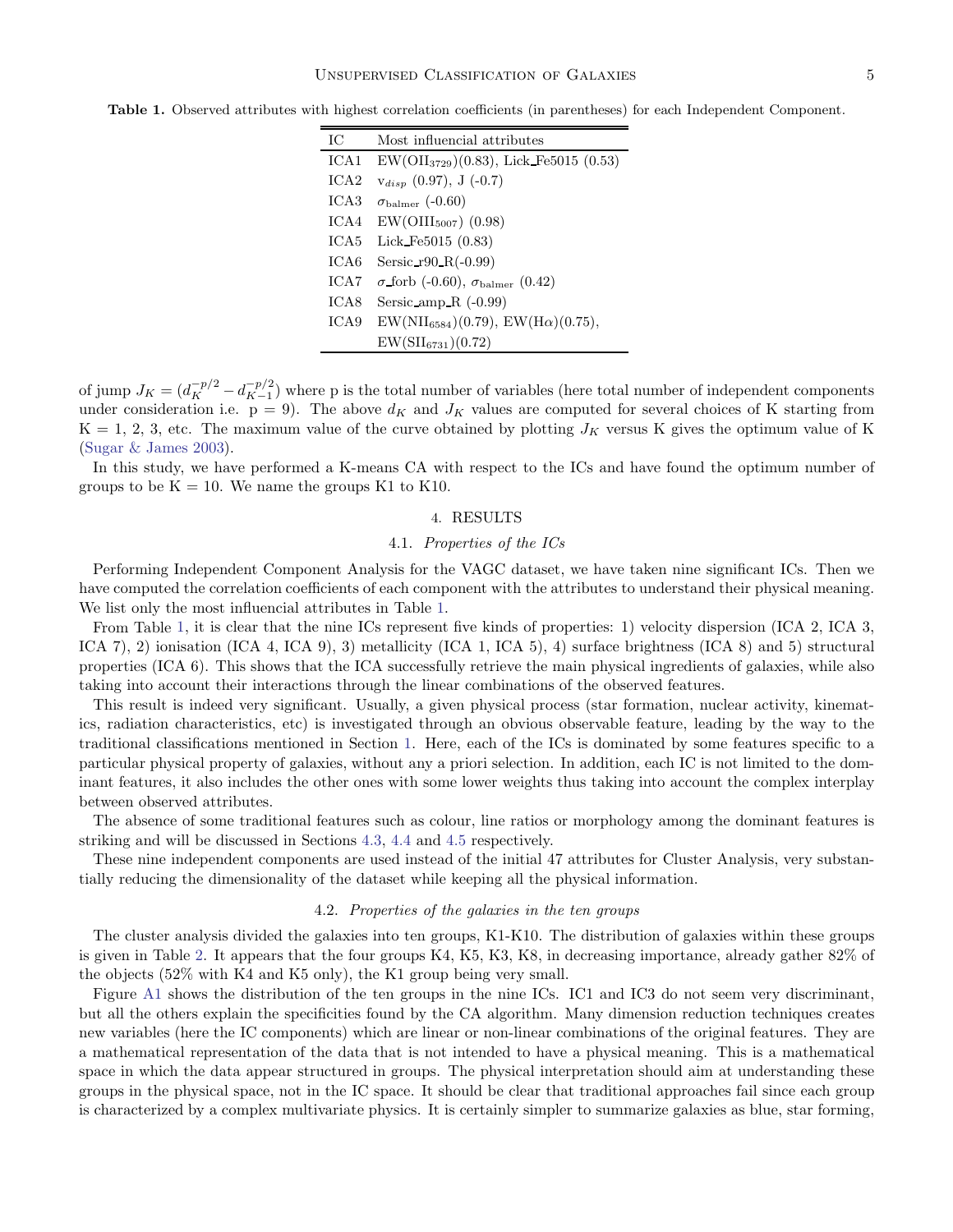| Group          | Number of galaxies | Percentage |
|----------------|--------------------|------------|
| K1             | 1,375              | 0.38       |
| K <sub>2</sub> | 16,325             | 4.50       |
| K3             | 68,050             | 18.75      |
| K4             | 109,188            | 30.08      |
| K5             | 79,576             | 21.93      |
| K6             | 17,336             | 4.78       |
| K7             | 7,846              | 2.16       |
| Κ8             | 40,045             | 11.03      |
| K9             | 10,552             | 2.91       |
| K10            | 12,630             | 3.48       |

Table 2. Distribution of galaxies in the ten groups found with K-means.

or spiral, but this is obviously very limited. The solution is thus to have more complex descriptions of galaxy classes, and use models and numerical simulations to interpret the results of multivariate analyses.

The boxplots shown in Figure A2 summarize the statistics for the ten groups of the 47 attributes used for the clustering analysis plus SFR, specSFR, Sersic r50 R and the redshift. The order and the names of the groups given in Table 2 is arbitrary and has been chosen to smoothen the variation of the boxplots from group K1 to K10 for most observed features. This nomenclature thus bears absolutely no physical or temporal evolutionary relationships between these groups.

It is interesting to note that the dispersions are nearly always relatively small, indicating that the groups found by the cluster analysis are quite homogeneous. This is particularly striking for the biggest groups, K4 and K5. There are often large overlaps, but also clearly separated properties distributions between groups in many instances. For some properties, such as  $H\alpha_{abs}$ , J-K and H-K, there is very little variation from group to group.

The small group K1 stands out in many features, especially in  $EW(OIII_{5007})$ . This group is however close to the groups K2 and K3 for many properties, such as  $Ca_{\rm Abs}$ , Sersic  $n_R$  or Lick  $G4300$ . With K4 they share a low velocity dispersion with a clearcut split with respect to the other groups K5 to K10. This split is also visible for Sersic n R and also somehow on the redshift diagram.

The specific SFR shows a remarkably regular decrease from K1 to K10, while D4000<sub>n</sub> has the opposite behaviour.

Groups K6 and K7 gather galaxies which are far much larger than all the other ones. These two groups are not so different in the other observable features, except may be that K7 has a higher average redshift, pointing to possible measurement errors. It is important to recall that most attributes are determined automatically, so aberrant values may appear. However, these two groups are not very small, making such errors (hopefully) improbable. Also, such large sizes are not uncommon (e.g. Guo et al. 2009). Further analyses of the galaxies of these groups, for instance using images, should be done before any physical interpretation. This is beyond the scope of this first paper, we simply emphasize that the CA analysis is able to separate these objects into distinct groups.

#### 4.3. Colour-magnitude diagram

The well known bimodality of galaxies is seen on the colour-magnitude diagrams in Fig. 1 with a crescent shape of the distribution of the whole sample, with the so-called red and blue branches (or sequences).

The groups K5, K8, K9 and K10 clearly belong to the red branch, while K2 to K3 are essentially on the blue one. The group K4 spans both branches, but peaks mainly on the red branch and includes the region in between often called the green valley. Interestingly, the groups K6 and K7 that have the largest galaxies in our sample, are both part of this green valley. The very small group K1 appears peculiar, with a very blue part, and 25% of its galaxies belonging to the red branch.

The correspondence between our groups and the rough usual division in red, green or blue regions of the plot is quite good despite the fact that no colour nor magnitude are involved in the independent components used for the classification. This is very likely due to a certain degree of correlation among some properties of galaxies, which multivariate clustering, by determining more subtle and objective categories, is able to stress.

Some groups extend to several regions, such as the big group K4. However, the bivariate colour-magnitude diagram alone cannot reasonably encompass all the physics of galaxies. In this respect, it is interesting to compare our groups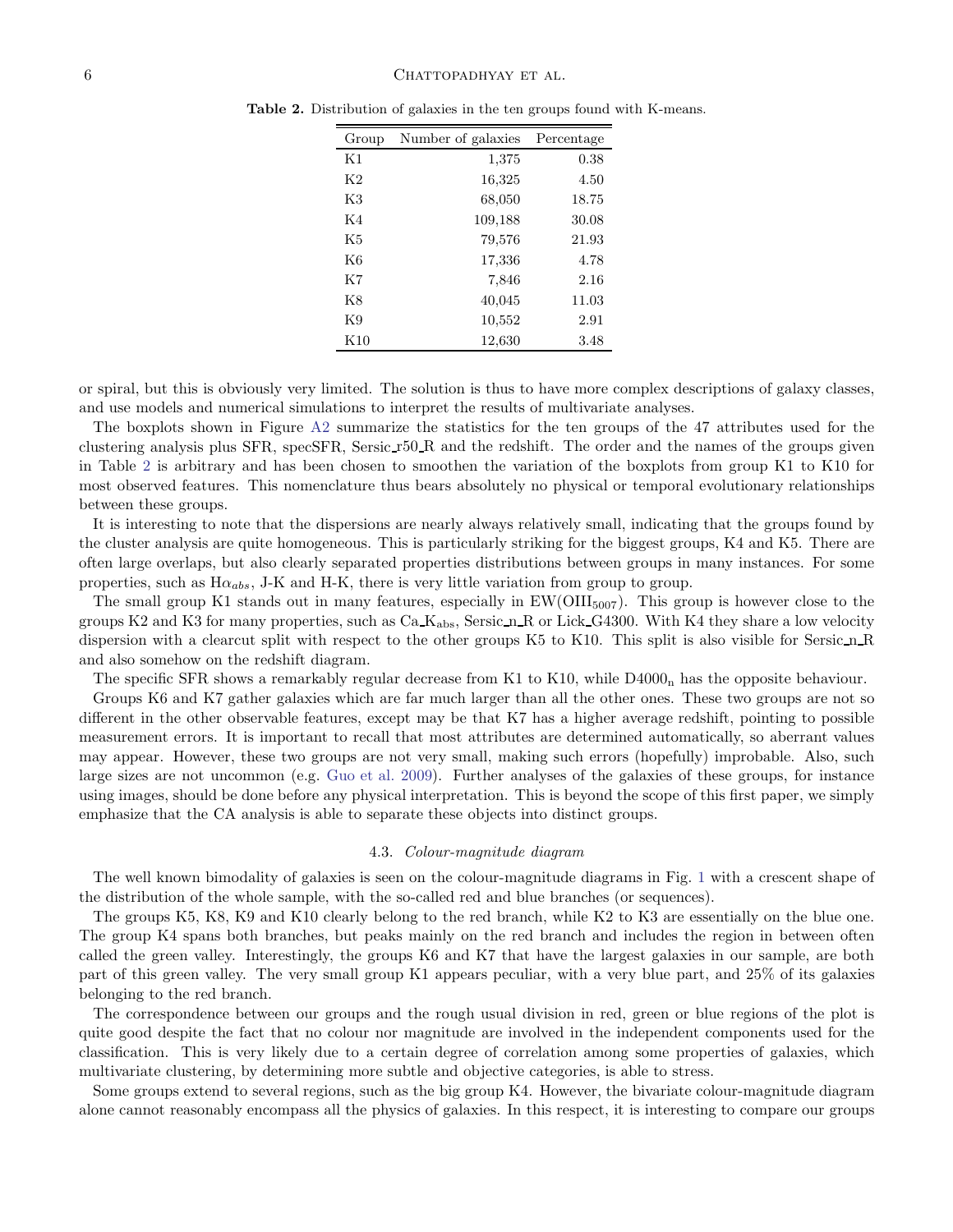

Figure 1. Colour-magnitude (u-z vs. U) diagrams of the whole sample and for each of the groups.

with the Figure 2 of Alatalo et al. (2014) on which some properties, like SFR or  $EW(H\delta)$ , are plotted. Clearly these properties do not peak and are not confined to only one of the blue, red or green regions, similarly to our groups.

### 4.4. Emission-line diagnostic diagrams

Two emission line ratios were recommended by Baldwin et al. (1981, hereafter BPT) and are often used to discriminate between star forming and AGN-dominated galaxies. This diagram is also the basis for more refined empirical classifications based on theoretical population synthesis and photoionization models (Veilleux & Osterbrock 1987; Kauffmann et al. 2003; Kewley et al. 2006; Kewley et al. 2013). Two other similar diagrams, BPT-SII and BPT-OI, were proposed by Veilleux & Osterbrock (1987). They will be presented in subsequent papers.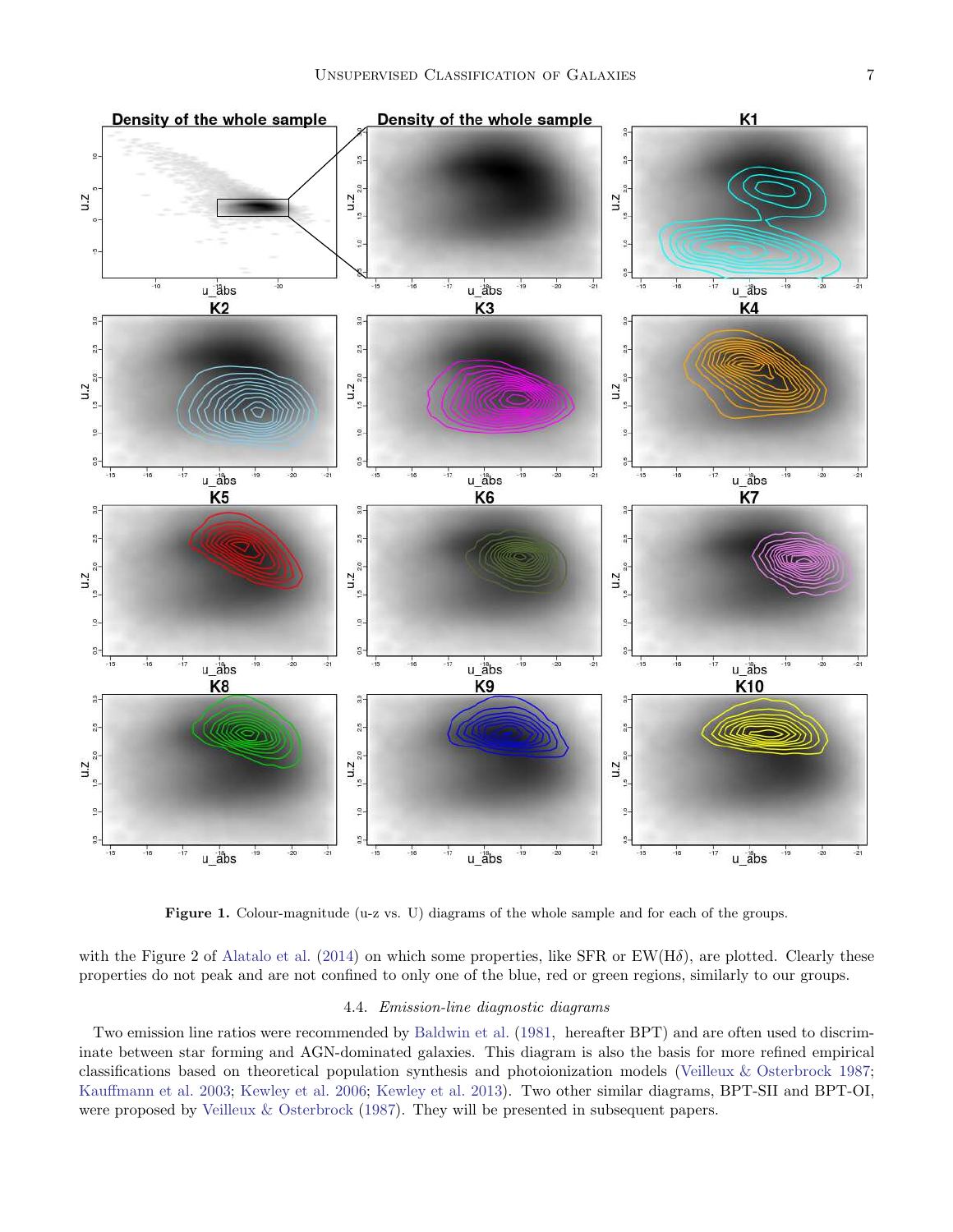

**Figure 2.** The distribution of galaxies in the groups K1 to K10 in the BPT diagram: [OIII]/H $\alpha$  vs [NII]/H $\beta$ . Curves are from Kewley et al. (2001); Kauffmann et al. (2003); Stasińska et al. (2006) (right to left respectively). The bottom left zone is for star forming regions, the upper zone is for AGNs and Seyfert galaxies, and the bottom right zone is for LINERs.

The standard classification scheme on this diagram is based on equations of curves separating the different classes. These cuts are sharp, somewhat arbitrary. Its main goal is to distinguish between different ionization source (basically thermal or non-thermal) while the properties used for our clustering analysis are not limited to this peculiar aspect of galaxies. It also appears that the classification based on these diagrams is not clearcut. For instance, "the current LINER classification scheme encompasses two or more types of galaxies, or galaxies at different stages in evolution" (Kewley et al. 2006). Cid Fernandes et al. (2010) proposed a new cut between Seyfert and LINERs to resolve this ambiguous class. They also present an interesting and critical discussion of the classifications based on the BPT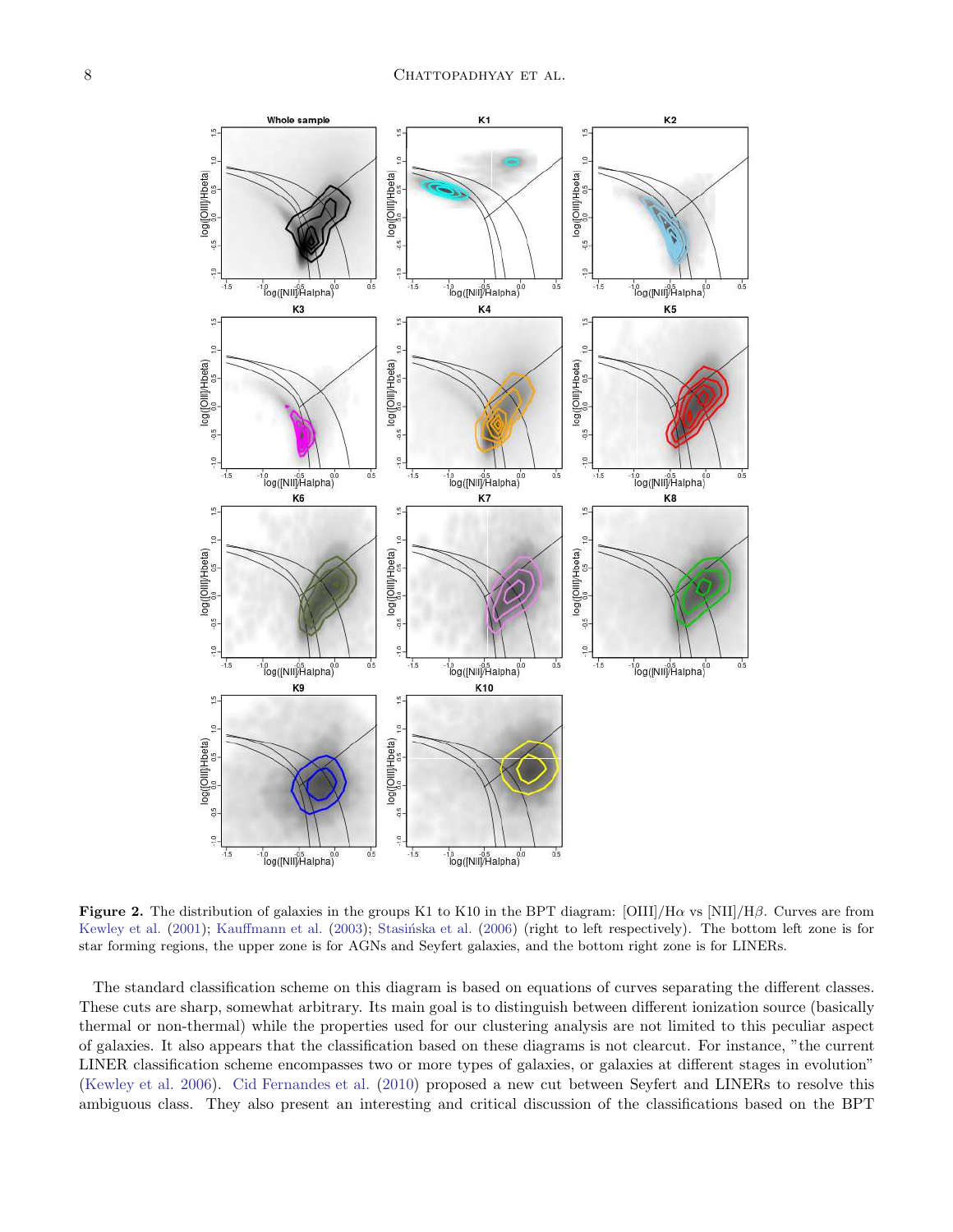diagrams. An important reminder in their discussion is that the star-forming region delimitation is rather arbitrary in the lower part of the diagram where most of the galaxies lie. Also, the upper right part of the diagram is not composed of pure AGNs. Finally, different cuts are proposed by different authors (e.g. Kewley et al. 2001; Lamareille 2010). Interestingly, all these works tend to suggest that more parameters are probably required to fully understand different kinds of galaxies and ionization processes (Richardson et al. 2016).

Indeed, an objective classification with soft frontiers performed with the diagnostics line ratios indicates a somewhat different picture with only four categories, some including for instance sub-divisions like strong or weak AGNs (de Souza et al. 2017). However while being multivariate, this study is only three-dimensional.

An additional limitation of the classifications based on single kinds of ionization processes is that the galaxies are indeed very probably a mixture of different regions (Belfiore et al. 2016).

These limitations on the significance of the cuts should be kept in mind when comparing our multivariate clustering results and diagnostics diagrams (Fig. 2). We see that K2 and K3 have no AGN, hence are pure star forming galaxies, whereas the very small group K1 is quite peculiar with two peaks, one in the pure star forming region, the other one in the pure AGN zone. Groups K4 and K5 are intermediate between star forming galaxies and AGNs. All the other groups  $(K6, K7, K8, K9, and K10)$  are LINERs (Fig. 2).

Our result is in the line of the discussion found in the literature as presented above in the sense that our groups can be clearly placed in the different zones of the BPT diagram with some fuzziness. This agreement is remarkable because no line ratios are involved in the ICs used for our classification, only  $H_{\alpha}$ , [OIII] and [NII] but not  $H\beta$ .

# 4.5. Morphology

In Fig. 3, we plot the density distribution of the concentration index  $C = \text{Sersic}\text{-}790\text{-}\text{R}$  / Sersic  $\text{-}750\text{-}\text{R}$  for all the ten groups. Late-type morphologies are characterized by a low  $\mathcal{C}$  ( $\lt$  2.6, Strateva et al. 2001). Note the strong dichotomy with two peaks at  $\mathcal{C} \simeq 2.5$  and 7.5.

The groups K6 and K7 are nearly entirely made of early-type galaxies while all the other groups are mixtures of both categories, with a higher fraction of late-type galaxies in K2 and K3 and of early-type ones in K5, K10, K8, K9.

The dichotomy between early- and late-type galaxies is thus roughly recovered despite the fact that no morphological indicator such as the concentration index and Sersic n R are present in the ICs. This absence probably explains why some of our groups have a mixture of both types, but it is also an indication that the morphology is not very discriminative when the whole multivariate physics of galaxies is considered.

### 5. DISCUSSION

In this first paper, we intend to focus mainly on the technique used for the multivariate classification of our large sample, and to provide a rather general description of the physical properties of the ten groups we have found to demonstrate that the classification obtained from the IC components is physically meaningful. Naturally, the multivariate grouping seems more complicated than traditional classifications, so that more detailed studies on some specific aspects, such as nucleus activity or SFR, will be made in subsequent papers. For now, from the results described in the previous section, we can distinguish four categories of groups that mainly match usual classes of galaxies.

### 5.1. Groups K1, K2, K3

The three groups K1, K2, K3 belong to the so-called blue sequence and are active sites of star formation as supported by high  $H\beta_{abs}$ ,  $H\delta_{abs}$ ,  $H\gamma_{abs}$ , specSFR, low metallicity and high EW(OIII<sub>5007</sub>).

They are also the less massive objects of the sample, especially K1. They have higher values of  $H\delta_{abs}$  thus containing young stellar populations but the widths of its distribution are not similar in these groups. There is maximum scatter in K1 and minimum scatter in K2. They all have a high SFR, but the very small group K1 has a particularly high specSFR. The large scatter in  $EW(OIII_{5007})$  in the latter group indicates that the galaxies belonging to this K1 group contain gas at high temperature to form new generation of stars. Hence K1 has a stellar population which is a mixture of various ages as a result of star bursts of recent origin.

Though K2 and K3 are dominated by late type galaxies, they also have small fractions of spheroidals. The galaxies in these groups have a low Sersic n R lying between 0 and 2 which indicates that the bulges in the spheroidals are not also very pronounced, i.e., these galaxies may be in a formation stage.

5.2. Groups K4, K5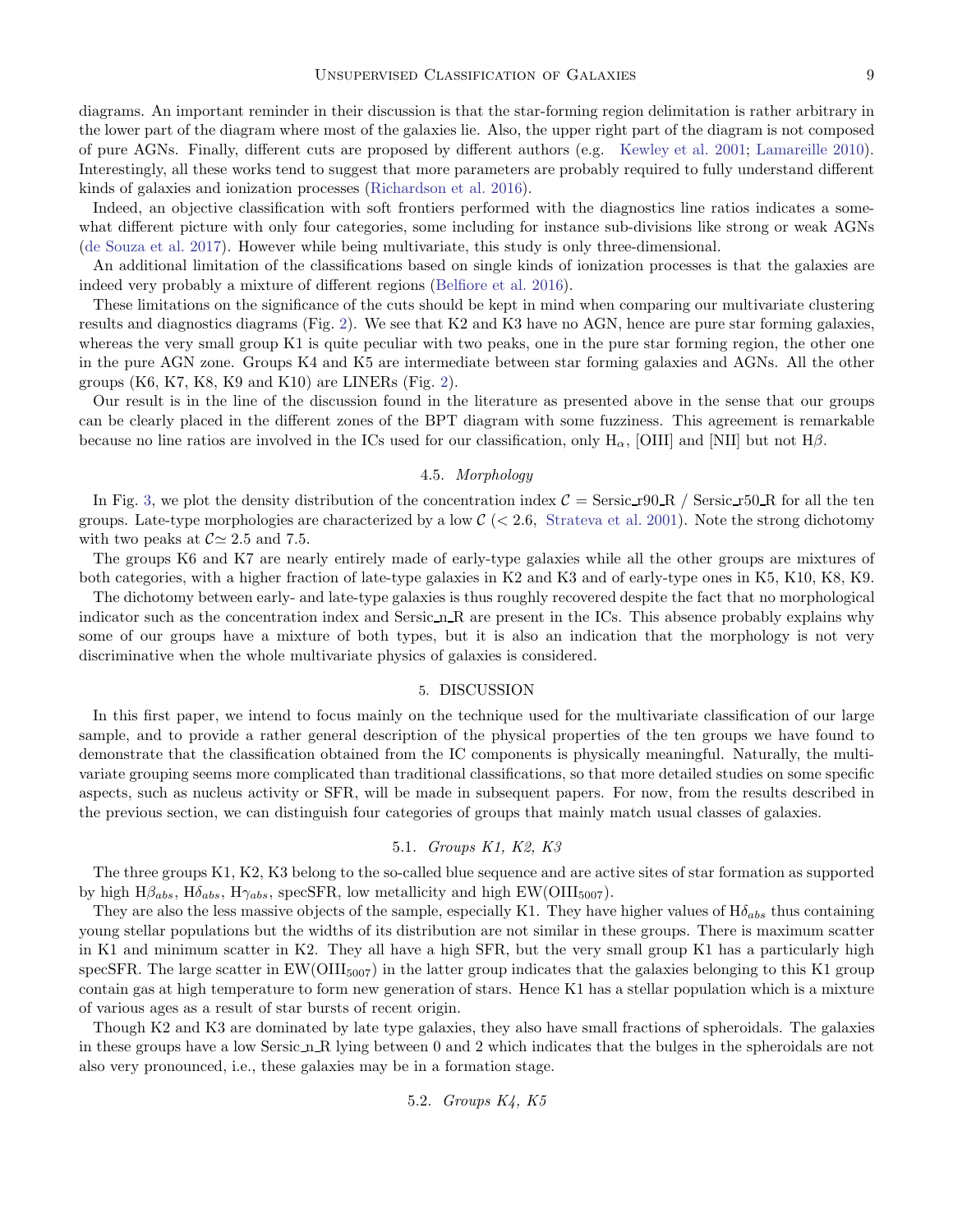

Figure 3. Density distribution of the concentration index  $C$  of galaxies in the groups for K5 to K7.

The two K4 and K5 groups gather about half of our sample. From the colour-magnitude diagram (viz. Fig. 1), it is clear that they are mainly on the red branch with some extensions towards the green and blue regions, especially for K4. However, their Sersic n R indexes lie between 2 - 4 which show that some of the galaxies are young and in the formative stages of their bulges and some of them have well developed bulges. The SFR and metallicities in these galaxies are intermediate between highest and lowest values. The two groups differ largely in their light element abundances: K5 has larger value than K4. Regarding  $H\delta_{abs}$  the values lie between 0.5 and 2.5 with pronounced scatter. Groups K4 and K5 have globally intermediate values of SFR and more particularly of specSFR with respect to the other groups. Most of the properties like metallicity, SFR,  $H\delta_{abs}$ , specSFR, D4000<sub>n</sub> and C have large scatters which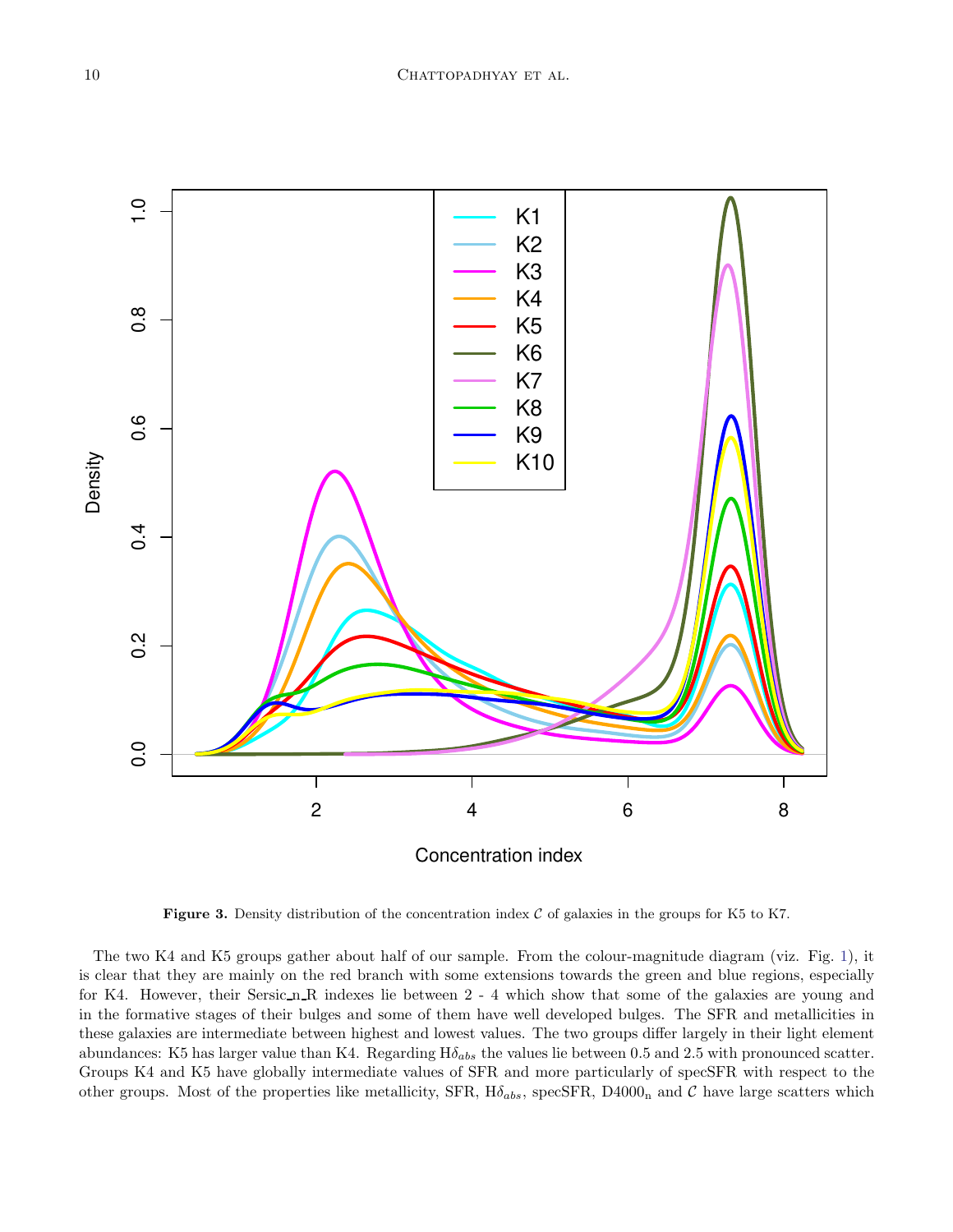indicate that K4 and K5 have a certain mixture of old and young populations, as well as of active and passive galaxies with well defined bulges for K5 and more pseudo bulges for K4.

Galaxies in the K5 group have higher velocity dispersion hence are more massive than those belonging the group K4. The group K5 is more abundant in helium enriched population, which is a signature of second generation stars. So K5 has slightly older population than K4. This is also evident from the D4000<sub>n</sub> peaks: K5 has a larger peak at higher  $D4000<sub>n</sub>$  whereas the opposite is true for K4. Also C values show that the two groups have populations of late type spirals, but in much higher proportion in K4.

As a conclusion, despite the fact that K4 and K5 galaxies mainly belong to the red sequence, and would consequently be considered as quenched, they have somewhat average values for most features, and possess some star forming objects.

This result may seem inconsistent, but this is the outcome of a multivariate analysis that gathers galaxies sharing not merely a few properties, but many. However, we cannot exclude that this apparent inconsistency might be due to two possible limitations of our study. The first one is that the clustering algorithm used (K-means) may not be the most suitable technique for the sample, and in particular for the subsamples made with K4 and K5 galaxies. The second explanation might be that even with the information contained in the 47 attributes used in our study and summarized in the 9 ICs used for the classification, it is not possible to distinguish sub-classes within these two big groups. This may be due to several reasons: lack of more distinctive information, uncertainties that smear out differences among variable values of different groups, or the fact that the observables used here are integrated values over an entire galaxy probably mixing up several different regions within these big and complex systems. Further investigations will be made in another paper.

### 5.3. Groups K6, K7

Groups K6 and K7 are globally similar with mostly average values. They are often close to groups K4 and K5, but they have remarkable high C together with very high Sersic r50 R and Sersic r90 R. Hence they are made up of very big and large galaxies, and thus spheroidals. They occupy the same region in the colour-magnitude diagram, essentially corresponding to upper part of the so-called green valley. They have a relatively old population as based on  $D4000<sub>n</sub>$ , but with a small fraction of younger stellar populations and some star formation ongoing.

These galaxies thus appear to be in a transitional phase of being quenched but they are really big and massive galaxies which have no equivalent in the red branch members in our sample (red branch that is usually considered as the end fate of all galaxies). The groups K6 and K7 may thus represent the dead end of big galaxies.

#### 5.4. Groups K8, K9, K10

The three groups K8, K9 and K10 are rather specific: they have the lowest specSFR, high velocity dispersion, high metallicity, high Sersic indexes and  $C \gg 2.6$  for most of their members. All this indicates that they are early type spheroidal galaxies and quenched. They are more concentrated at the center and massive in nature. They have a high abundance of oxygen (viz. Fig. A2,  $EW(OIII_{4363})$ , especially in K10) which might be due to the explosion of massive supernovae (Pop II objects). They have low  $H\delta_{abs}$  values with small scatters and high  $D4000<sub>n</sub>$  values. They have well developed bulges as seen from their high Sersic\_n\_R values ( $\sim 4$ , Fig. A2). The forbidden line are pronounced in K10, indicating that these galaxies have enough neutral gas.

### 5.5. Independent components

We have seen that the nine ICs used to perform the cluster analysis represent a complete physical description of galaxies: velocity dispersion, ionisation, metallicity, surface brightness and structure. It is important to realize that they have not been selected on this basis. It should also be clear that using the nine ICs describing five properties is not equivalent to selecting five observables representing these properties, or even nine to match the number of ICs, since the latter are linear combinations of the observable features that reveal some latent multivariate relationships.

The most remarkable outcome is that the groups built from the ICs very satisfactorily match the traditional categorization of galaxies, despite the fact that none of the traditional observables is involved in the nine components. We might see this correspondence from two points of view: either the multivariate analysis is unnecessary, or, as we tend to think, the traditional approach is only an approximation of the complexity of galaxies and is thus incomplete. We obtain more groups than the usual classification, but this is because we are not able to see into a high-dimension space.

Among the observable features involved in the ICs, it is striking to see that the equivalent widths of several lines are important. Also the velocity dispersion and the line widths take their share. The size (radius) and mass (with the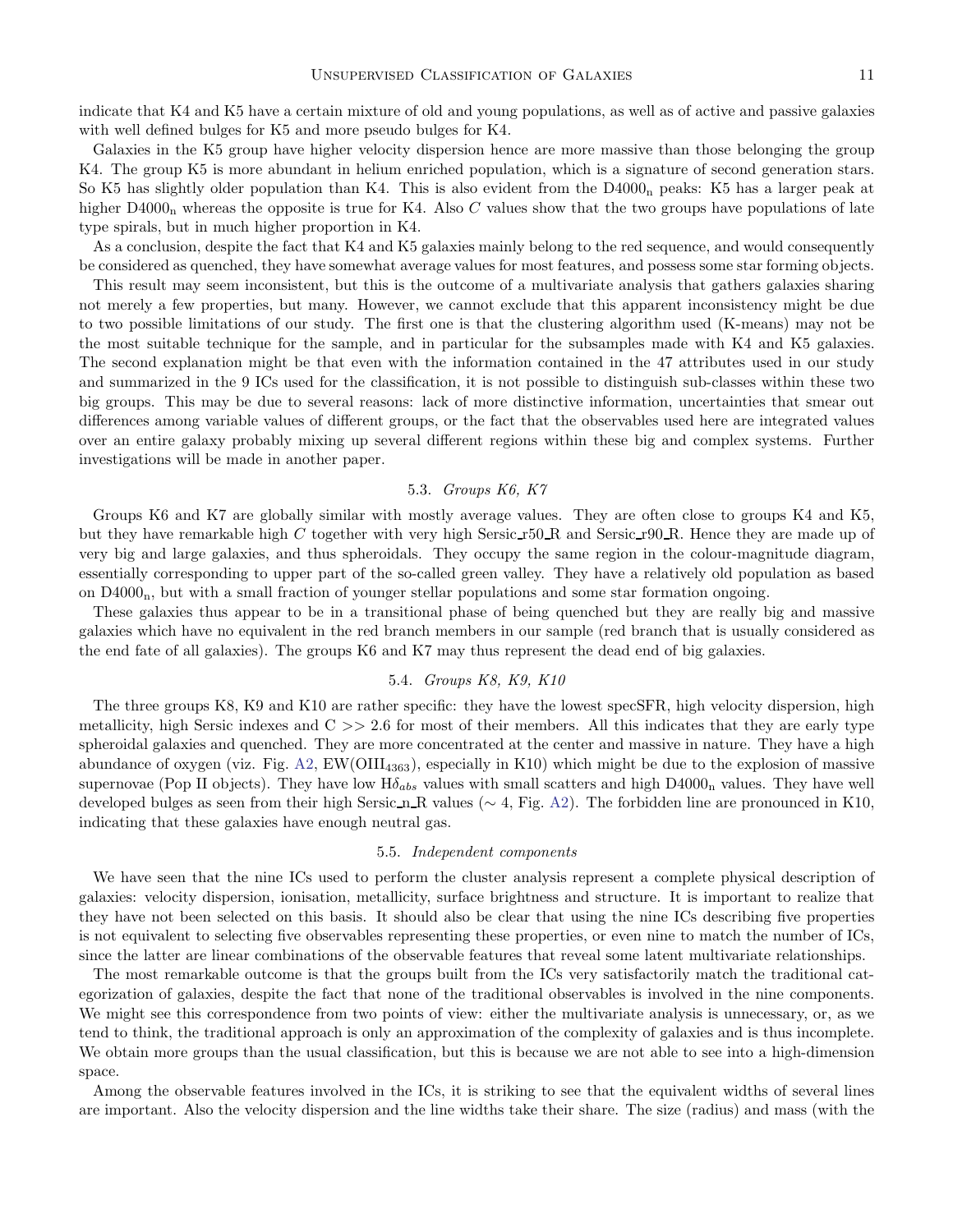J magnitude) seem to matter. On the contrary, the absence of any colour, of the concentration index, related to the global morphology, or even the index  $D4000<sub>n</sub>$ , is remarkable.

### 6. SUMMARY AND CONCLUSION

In this study, we have classified a large dataset of galaxies with a large number (47) of morphological, photometric and spectroscopic parameters compiled from VAGC/SDSS data archive. We have used two sophisticated statistical methods. Firstly we have performed a dimension reduction using the ICA analysis which is appropriate for a non-Gaussian dataset such as this one. Secondly, k-means cluster analysis has been used to find structures in the parameter space defined by nine Independent Components to obtain ten coherent groups.

The most correlated observable features involved in the nine ICs represent a complete physical description of galaxies (velocity dispersion, ionisation, metallicity, surface brightness and structure). Despite neither morphology nor colour nor emission-line ratios are among the most influential features in the ICs, our ten groups can be essentially identified as early- or late-type dominated and placed in the colour-magnitude and the line diagnostic (BPT) diagrams in agreement with the literature.

However, our classification is not empirical and is based on a rather complete physical description of the galaxies. The ten groups then allow for a more refined interpretation of galaxy diversity.

Recovering known divisions of galaxies gives us confidence in our unsupervised multivariate clustering analysis, and subsequent papers will be devoted to the astrophysical interpretation and implications of each of the groups we have identified. In particular, the mixture of traditional populations in some of our groups must be understood in the multivariate frame, compared to models and numerical simulations of galaxies that only can provide a multivariate physical understanding, without forgetting the context of evolution.

#### ACKNOWLEDGEMENTS

We thank Fabrice Lamareille and Emmanuel Davoust for having compiled for us the sample used in this analysis. We warmly thank Malgorzata Siudek for invaluable discussions. TK and DFB are thankful to the Indo-French Centre for Applied Mathematics (Bangalore, India) for providing partial support. We thank the two referees for their detailed and very constructive reports.

Funding for the Sloan Digital Sky Survey (SDSS) has been provided by the Alfred P. Sloan Foundation, the Participating Institutions, the National Aeronautics and Space Administration, the National Science Foundation, the U.S. Department of Energy, the Japanese Monbukagakusho, and the Max Planck Society. The SDSS Web site is http://www.sdss.org/.

The SDSS is managed by the Astrophysical Research Consortium (ARC) for the Participating Institutions. The Participating Institutions are The University of Chicago, Fermilab, the Institute for Advanced Study, the Japan Participation Group, The Johns Hopkins University, Los Alamos National Laboratory, the Max-Planck-Institute for Astronomy (MPIA), the Max-Planck-Institute for Astrophysics (MPA), New Mexico State University, University of Pittsburgh, Princeton University, the United States Naval Observatory, and the University of Washington.

### REFERENCES

Abazajian, K. N., Adelman-McCarthy, J. K., Agüeros, M. A., et al. 2009, ApJS, 182, 543, doi: 10.1088/0067-0049/182/2/543 Alatalo, K., Cales, S. L., Appleton, P. N., et al. 2014, The Astrophysical Journal, 794, L13, doi: 10.1088/2041-8205/794/1/l13 Albazzaz, H., & Wang, X. Z. 2004, Industrial & engineering chemistry research, 43, 6731, doi: 10.1021/ie049582+ Alva, J. A. V., & Estrada, E. G. 2009, Communications in Statistics - Theory and Methods, 38, 1870, doi: 10.1080/03610920802474465 Babu, G. J., Chattopadhyay, T., Chattopadhyay, A. K., & Mondal, S. 2009, ApJ, 700, 1768, doi: 10.1088/0004-637X/700/2/1768 Baldwin, J. A., Phillips, M. M., & Terlevich, R. 1981, PASP, 93, 5, doi: 10.1086/130766 Belfiore, F., Maiolino, R., Maraston, C., et al. 2016, MNRAS, 461, 3111, doi: 10.1093/mnras/stw1234 Blanton, M. R., Schlegel, D. J., Strauss, M. A., et al. 2005, The Astronomical Journal, 129, 2562, doi: 10.1086/429803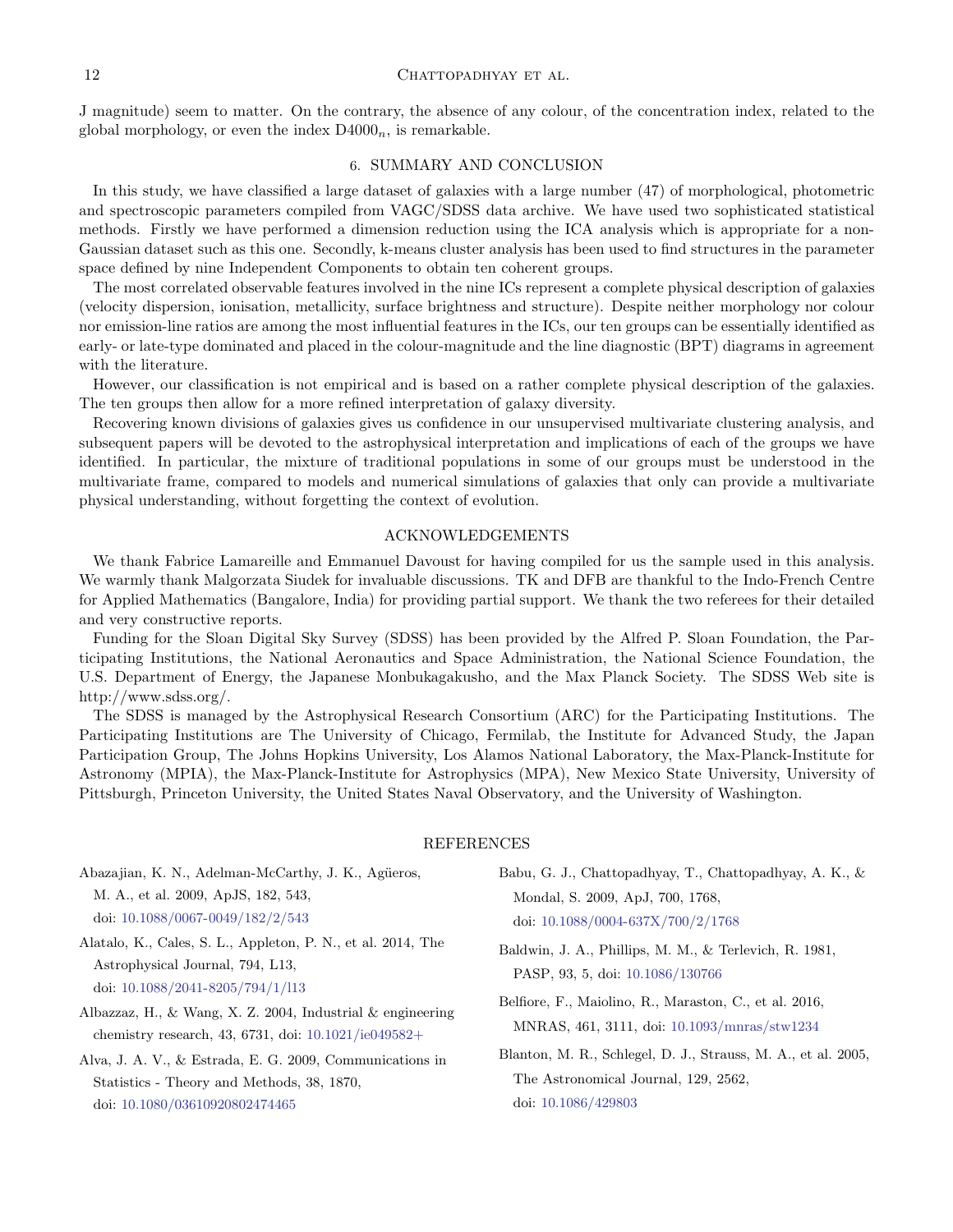Brescia, M., Cavuoti, S., & Longo, G. 2015, Monthly Notices of the Royal Astronomical Society, 450, 3893, doi: 10.1093/mnras/stv854

Brosche, P. 1973, A&A, 23, 259

Cabanac, R. A., de Lapparent, V., & Hickson, P. 2002, Astronomy and Astrophysics, 389, 1090, doi: 10.1051/0004-6361:20020665

Cavuoti, S., Brescia, M., D'Abrusco, R., Longo, G., & Paolillo, M. 2014, MNRAS, 437, 968, doi: 10.1093/mnras/stt1961

Chang, W.-C. 1983, Applied Statistics, 32, 267, doi: 10.2307/2347949

Chattopadhyay, A. K., Chattopadhyay, T., Davoust, E., Mondal, S., & Sharina, M. 2009a, ApJ, 705, 1533, doi: 10.1088/0004-637X/705/2/1533

Chattopadhyay, A. K., Chattopadhyay, T., De, T., & Mondal, S. 2013, Springer Series in Astrostatistics, Vol. 1, Astrostatistical Challenges for the New Astronomy (Springer-Verlag New York), 185–202

Chattopadhyay, T., Babu, J., Chattopadhyay, A., & Mondal, S. 2009b, Astrophysical Journal, 700, 1768, doi: 10.1088/0004-637X/700/2/1768

Chattopadhyay, T., & Chattopadhyay, A. 2006, The Astronomical Journal, 131, 2452, doi: 10.1086/503160

—. 2007, Astronomy & Astrophysics, 472, 131, doi: 10.1051/0004-6361:20066945

Chattopadhyay, T., Misra, R., Naskar, M., & Chattopadhyay, A. 2007, Astrophysical Journal, 667, 1017, doi: 10.1086/520317

Chattopadhyay, T., Mondal, S., & Chattopadhyay, A. 2008, Astrophysical Journal, 683, 172, doi: 10.1086/589851

Chattopadhyay, T., Sharina, M., Davoust, E., De, T., & Chattopadhyay, A. K. 2012, ApJ, 750, 91, doi: 10.1088/0004-637X/750/2/91

Chattopadhyay, T., Sharina, M., & Karmakar, P. 2010, ApJ, 724, 678, doi: 10.1088/0004-637X/724/1/678

Cid Fernandes, R., Stasińska, G., Schlickmann, M. S., et al. 2010, MNRAS, 403, 1036, doi: 10.1111/j.1365-2966.2009.16185.x

- Comon, P. 1994, Signal Processing, 36, 287 , doi: http://dx.doi.org/10.1016/0165-1684(94)90029-9
- Das, S., Chattopadhayay, T., & Davoust, E. 2015, PASA, 32, e041, doi: 10.1017/pasa.2015.42
- De, T., Fraix-Burnet, D., & Chattopadhyay, A. K. 2016, Communication in Statistics - Theory and Methods, 45, 2638, doi: 10.1080/03610926.2013.848286

de Souza, R. S., Dantas, M. L. L., Costa-Duarte, M. V., et al. 2017, MNRAS, 472, 2808, doi: 10.1093/mnras/stx2156

D'Isanto, A., Cavuoti, S., Gieseke, F., & Polsterer, K. L. 2018, Astronomy & Astrophysics, 616, A97, doi: 10.1051/0004-6361/201833103

Eales, S. A., Baes, M., Bourne, N., et al. 2018, MNRAS, 481, 1183, doi: 10.1093/mnras/sty2220

Ellis, S. C., Driver, S. P., Allen, P. D., Liske, J.b Bland-Hawthorn, J., & De Propris, R. 2005, Monthly Notices of the Royal Astronomical Society, 363, 1257, doi: 10.1111/j.1365-2966.2005.09521.x

Eloyan, A., & Ghosh, S. K. 2013, Computational Statistics & Data Analysis, 58, 383 , doi: https://doi.org/10.1016/j.csda.2012.09.012

Evans, F. A., Parker, L. C., & Roberts, I. D. 2018, MNRAS, 476, 5284, doi: 10.1093/mnras/sty581

Fraix-Burnet, D., Chattopadhyay, T., Chattopadhyay, A. K., Davoust, E., & Thuillard, M. 2012, Astronomy and Astrophysics, 545, A80, doi: 10.1051/0004-6361/201218769

Fraix-Burnet, D., Dugué, M., Chattopadhyay, T., Chattopadhyay, A. K., & Davoust, E. 2010, MNRAS, 407, 2207, doi: 10.1111/j.1365-2966.2010.17097.x

Fraix-Burnet, D., Thuillard, M., & Chattopadhyay, A. K. 2015, Frontiers in Astronomy and Space Sciences, 2, doi: 10.3389/fspas.2015.00003

- Genel, S., Vogelsberger, M., Springel, V., et al. 2014, ArXiv e-prints. https://arxiv.org/abs/1405.3749
- Guo, Y., McIntosh, D. H., Mo, H. J., et al. 2009, Monthly Notices of the Royal Astronomical Society, 398, 1129, doi: 10.1111/j.1365-2966.2009.15223.x

Hyvärinen, A. 1998, Neurocomputing, 22, 49, doi: https://doi.org/10.1016/S0925-2312(98)00049-6

—. 1999a, Neural Processing Letters, 10, 1, doi: 10.1023/A:1018647011077

—. 1999b, IEEE Signal Processing Letters, 6, 145, doi: 10.1109/97.763148

Kairov, U., Cantini, L., Greco, A., et al. 2017, BMC Genomics, 18, 712, doi: 10.1186/s12864-017-4112-9

Kauffmann, G., Heckman, T. M., Tremonti, C., et al. 2003, MNRAS, 346, 1055,

doi: 10.1111/j.1365-2966.2003.07154.x

- Kewley, L. J., Dopita, M. A., Leitherer, C., et al. 2013, ApJ, 774, 100, doi: 10.1088/0004-637X/774/2/100
- Kewley, L. J., Dopita, M. A., Sutherland, R. S., Heisler, C. A., & Trevena, J. 2001, ApJ, 556, 121, doi: 10.1086/321545
- Kewley, L. J., Groves, B., Kauffmann, G., & Heckman, T. 2006, MNRAS, 372, 961, doi: 10.1111/j.1365-2966.2006.10859.x

Lamareille, F. 2010, A&A, 509, A53, doi: 10.1051/0004-6361/200913168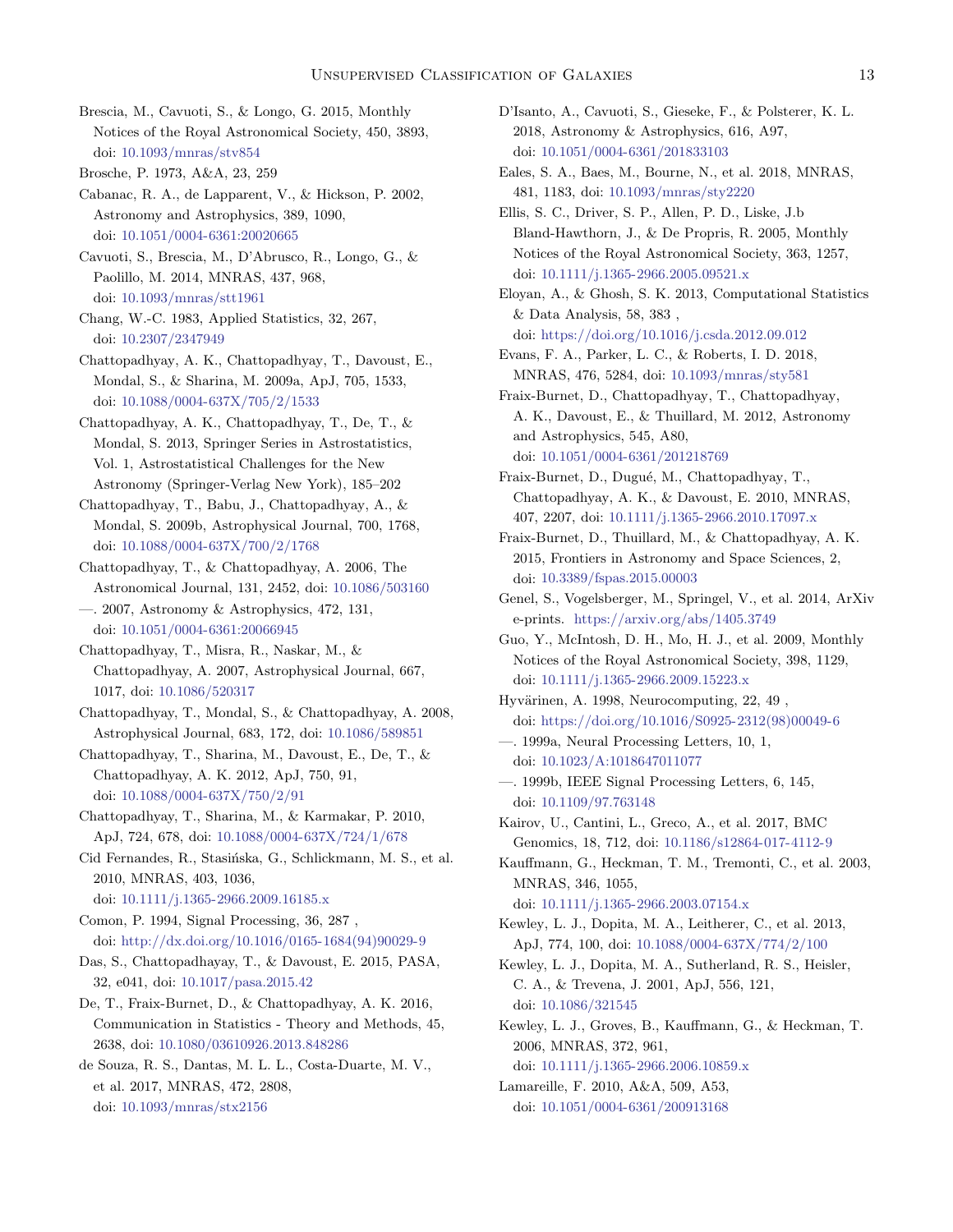| MacQueen, J. B. 1967, in Proceedings of 5th Berkeley                                                                                                                 | Sánchez Almeida, J., Aguerri, J. A. L., Muñoz-Tuñón, C.,         |
|----------------------------------------------------------------------------------------------------------------------------------------------------------------------|------------------------------------------------------------------|
| Symposium on Mathematical Statistics and Probability,                                                                                                                | & de Vicente, A. 2010, ApJ, 714, 487,                            |
| $281 - 297.$                                                                                                                                                         | doi: 10.1088/0004-637X/714/1/487                                 |
| http://home.dei.polimi.it/matteucc/Clustering/tutorial_html/kmeans.html#macqueen<br>http://home.dei.polimi.it/matteucc/Clustering/tutorial_html/kmeans.html#macqueen | González-Marcos, A., & Solano, E. 2018, MNRAS, 476,              |
| Martins-Filho, W., Griffith, C., Pearson, K., et al. 2018, in                                                                                                        | 1120, doi: 10.1093/mnras/sty165                                  |
| American Astronomical Society Meeting Abstracts #231,                                                                                                                | Shapiro, S. S., & Wilk, M. B. 1965, Biometrika, 52, 591,         |
| Vol. 231, 148.26                                                                                                                                                     | doi: $10.1093/biomet/52.3-4.591$                                 |
| Mu, B. 2007, PhD thesis, Rochester Institute of Technology                                                                                                           | Sheldon, K., & Richards, G. 2018, in American                    |
| Murtagh, F., & Heck, A., eds. 1987, Astrophysics and                                                                                                                 | Astronomical Society Meeting Abstracts #231, Vol. 231,<br>250.23 |
| Space Science Library, Vol. 131, Multivariate Data                                                                                                                   | Silk, J., & Mamon, G. A. 2012, Research in Astronomy and         |
| Analysis, 236                                                                                                                                                        | Astrophysics, 12, 917, doi: 10.1088/1674-4527/12/8/004           |
| Padmanabhan, N., Schlegel, D. J., Finkbeiner, D. P., et al.                                                                                                          | Stasińska, G., Cid Fernandes, R., Mateus, A., Sodré, L., &       |
| 2008, ApJ, 674, 1217, doi: 10.1086/524677                                                                                                                            | Asari, N. V. 2006, MNRAS, 371, 972,                              |
| Peth, M. A., Lotz, J. M., Freeman, P. E., et al. 2015, ArXiv                                                                                                         | doi: $10.1111/j.1365-2966.2006.10732.x$                          |
| e-prints. https://arxiv.org/abs/1504.01751                                                                                                                           | Strateva, I., Ivezić, Ž., Knapp, G. R., et al. 2001, AJ, 122,    |
|                                                                                                                                                                      | 1861, doi: 10.1086/323301                                        |
| Pfister, N., Weichwald, S., Bühlmann, P., & Schölkopf, B.                                                                                                            | Sugar, C. A., & James, G. M. 2003, Journal of the                |
| 2018, ArXiv e-prints. https://arxiv.org/abs/1806.01094                                                                                                               | American Statistical Association, 98, 750,                       |
| Pike, S., Ebisawa, K., Ikeda, S., et al. 2017, ArXiv e-prints,                                                                                                       | doi: 10.1198/016214503000000666                                  |

- arXiv:1701.05386. https://arxiv.org/abs/1701.05386
- Pires, S., Juin, J. B., Yvon, D., et al. 2006, A&A, 455, 741, doi: 10.1051/0004-6361:20053820
- Richardson, C. T., Allen, J. T., Baldwin, J. A., et al. 2016, MNRAS, 458, 988, doi: 10.1093/mnras/stw100
- Watanabe, M., Kodaira, K., & Okamura, S. 1985, The Astrophysical Journal, 292, 72, doi: 10.1086/163133

Veilleux, S., & Osterbrock, D. E. 1987, ApJS, 63, 295,

doi: 10.1086/191166

Whitmore, B. C. 1984, Astrophysical Journal, 278, 61, doi: 10.1086/161768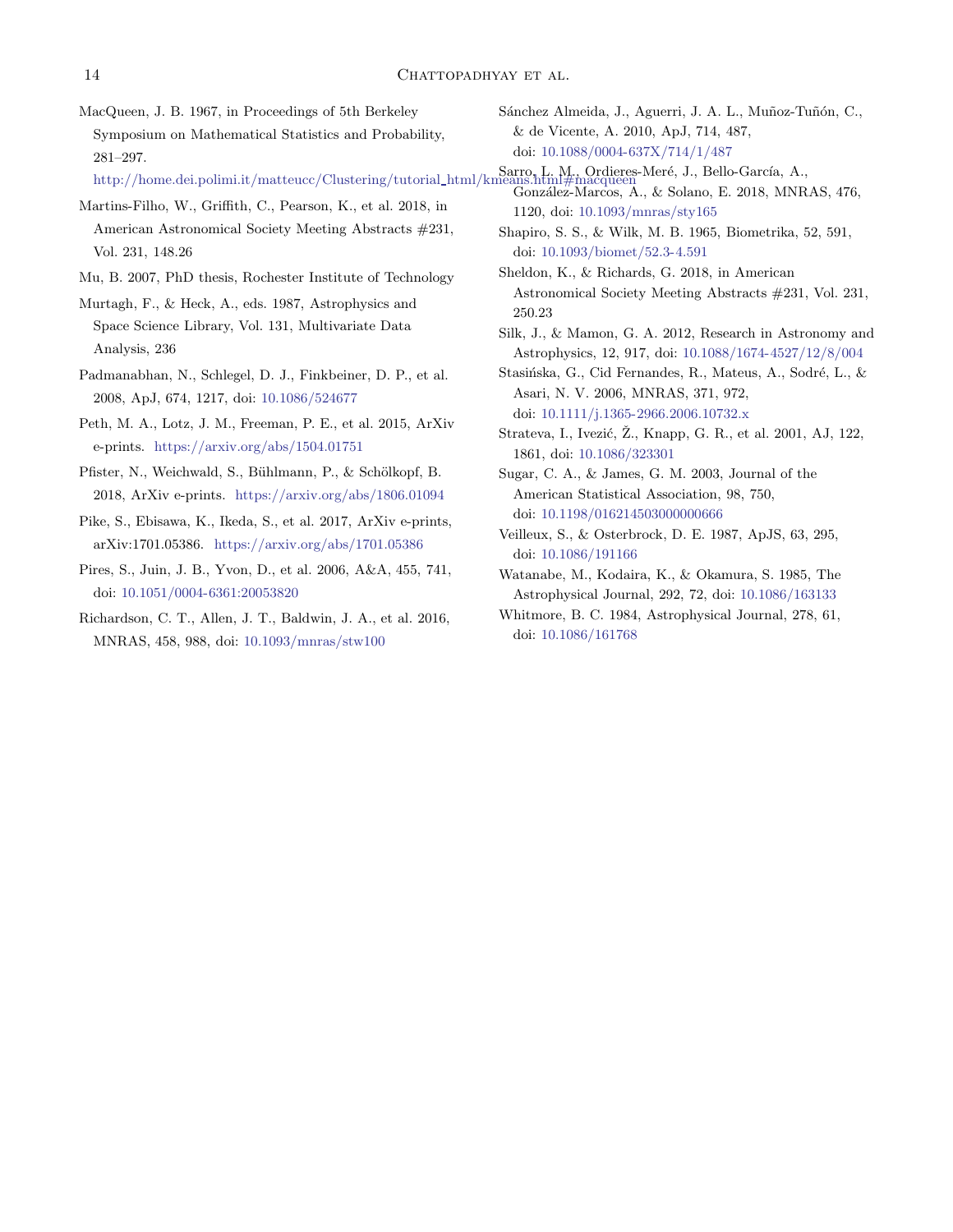# APPENDIX

# A. COMPLEMENTARY TABLES AND FIGURES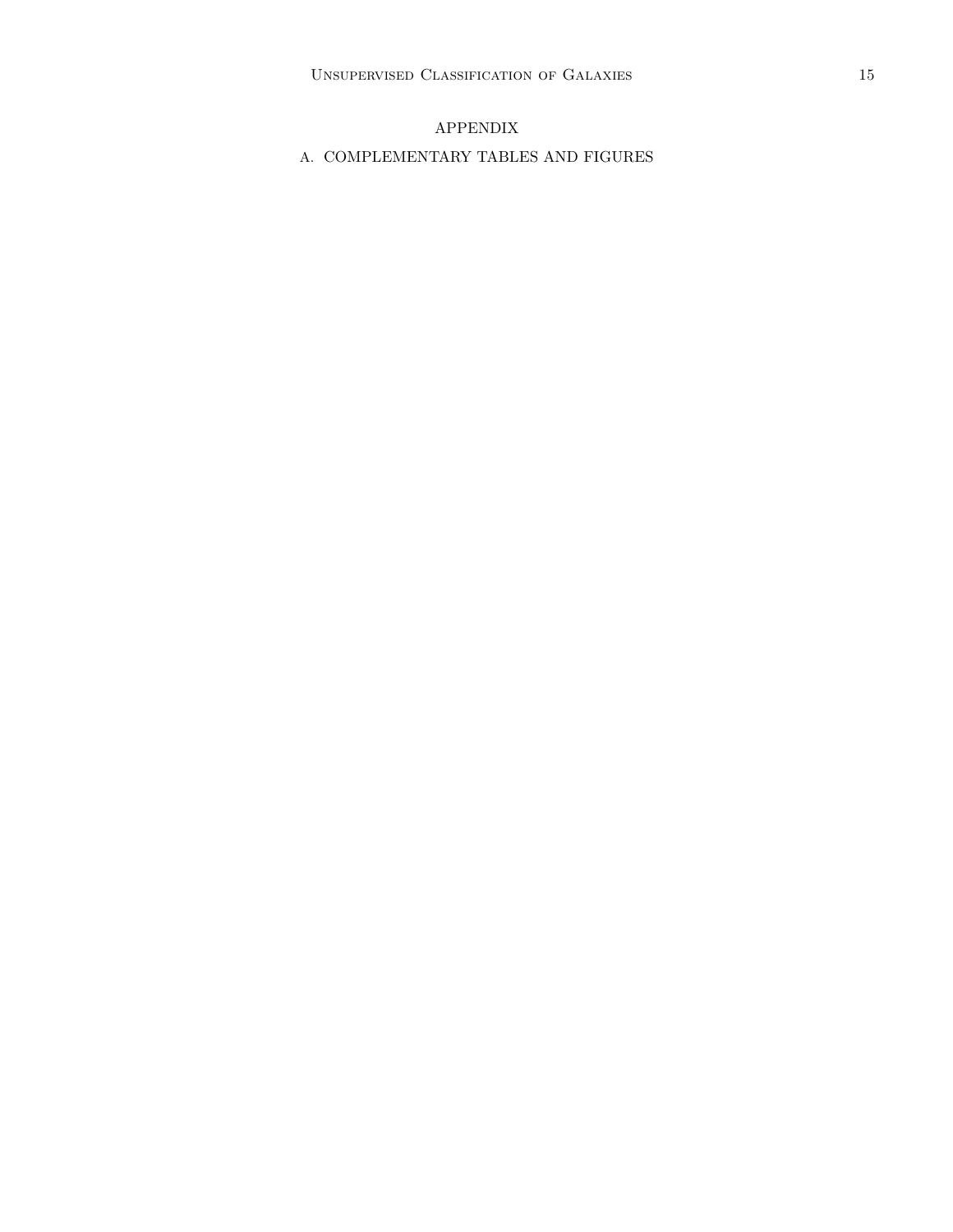# $$

| Parameter                                                                 | Description                                                                                                                        |
|---------------------------------------------------------------------------|------------------------------------------------------------------------------------------------------------------------------------|
| $\mathrm{v}_{disp}$                                                       | Estimated velocity dispersion from spectrum                                                                                        |
| $\boldsymbol{u}$                                                          | u absolute magnitude (log of intensity)                                                                                            |
| .I                                                                        | $J$ absolute magnitude                                                                                                             |
| Sersic amp R                                                              | The best fit to the variable "A" in band R (nanomaggies <sup>b</sup> / $arcsec^2$ ):<br>describes the radial distribution of light |
| Sersic n R                                                                | The best fit to the Sersic index "n" in band R                                                                                     |
| sigma balmer                                                              | Velocity dispersion ( $\sigma$ not FWHM) measured simultaneously in all                                                            |
|                                                                           | the Balmer lines in $km/s$                                                                                                         |
| sigma forb                                                                | Velocity dispersion ( $\sigma$ not FWHM) measured simultaneously in all                                                            |
|                                                                           | the forbidden lines in $km/s$                                                                                                      |
| $oii$ 3729 seqw                                                           | The equivalent width of the continuum-subtracted emission line<br>with the other emission lines subtracted off                     |
| neiii 3869 seqw                                                           |                                                                                                                                    |
| oiii 4363 seqw $(EW(OIII_{4363}))$                                        | ,,                                                                                                                                 |
| oiii 5007 seqw $(EW(OIII5007))$                                           | ,,                                                                                                                                 |
| hei 5876 seqw                                                             | ,                                                                                                                                  |
| $oi$ 6300 seqw                                                            | ,,                                                                                                                                 |
| h alpha seqw $(EW(H\alpha))$                                              | ,,                                                                                                                                 |
| nii $6584$ seqw                                                           | ,,                                                                                                                                 |
| sii 6731 segw                                                             | ,                                                                                                                                  |
| $H\delta_{abs}$                                                           | Equivalent width for absorption lines                                                                                              |
| $\underset{\smash{\rightarrow}}{\mathrm{H}}\underset{\rho}{\gamma_{abs}}$ |                                                                                                                                    |
|                                                                           | ,<br>,                                                                                                                             |
| $\mathrm{H}\alpha_{abs}$                                                  | ,,                                                                                                                                 |
| Ca K <sub>abs</sub>                                                       | ,                                                                                                                                  |
| Ca_h_abs                                                                  | ,                                                                                                                                  |
| Na d-abs<br>Lick_CN2                                                      | Stellar absorption line (Lick) index                                                                                               |
| Lick_Ca4227                                                               |                                                                                                                                    |
| Lick G4300                                                                | ,,                                                                                                                                 |
| Lick Fe4383                                                               | ,,                                                                                                                                 |
| Ca4455                                                                    | "                                                                                                                                  |
| Lick Fe4531                                                               | "                                                                                                                                  |
| Lick_c4668                                                                | "                                                                                                                                  |
| Lick Hb                                                                   | "                                                                                                                                  |
| Lick Fe5015                                                               | "<br>"                                                                                                                             |
| Lick_Mgb                                                                  | "                                                                                                                                  |
| Lick_Fe5270<br>Lick Fe5335                                                | "                                                                                                                                  |
| Lick_Fe5406                                                               | ,,                                                                                                                                 |
| Lick Fe5709                                                               | "                                                                                                                                  |
| Lick_Fe5782                                                               | "                                                                                                                                  |
| Lick_NaD                                                                  | ,,                                                                                                                                 |
| Lick_Hd_A                                                                 | ,,                                                                                                                                 |
| D4000 <sub>n</sub>                                                        | The break in the spectrum at 4000 A                                                                                                |
| $_{\rm SFR}$                                                              | Star Formation Rate                                                                                                                |
| specSFR                                                                   | Specific Star Formation Rate                                                                                                       |
| Sersic r0 R                                                               | The best fit to the variable $r \theta$ in R band (arcsec)                                                                         |
| Sersic r90 R                                                              | 90% light radius of best fit model in R band (arcsec)                                                                              |
| C                                                                         | Concentration Index: ratio between Sersic_r90_R and Sersic_r50_R                                                                   |
| $u-z$                                                                     | Magnitude u minus magnitude z (u-z)                                                                                                |
| $J-H$                                                                     |                                                                                                                                    |
| $H-K$                                                                     |                                                                                                                                    |

Table A1. All the parameters of the dataset used for the analysis.<sup>a</sup>

<sup>a</sup>See http://wwwmpa.mpa-garching.mpg.de/SDSS/DR7/SDSS line.html for more details. <sup>b</sup>The flux f in nanomaggies is defined in Blanton et al. (2005) as magnitude=  $22.5 - 5 \log 10(f)$ .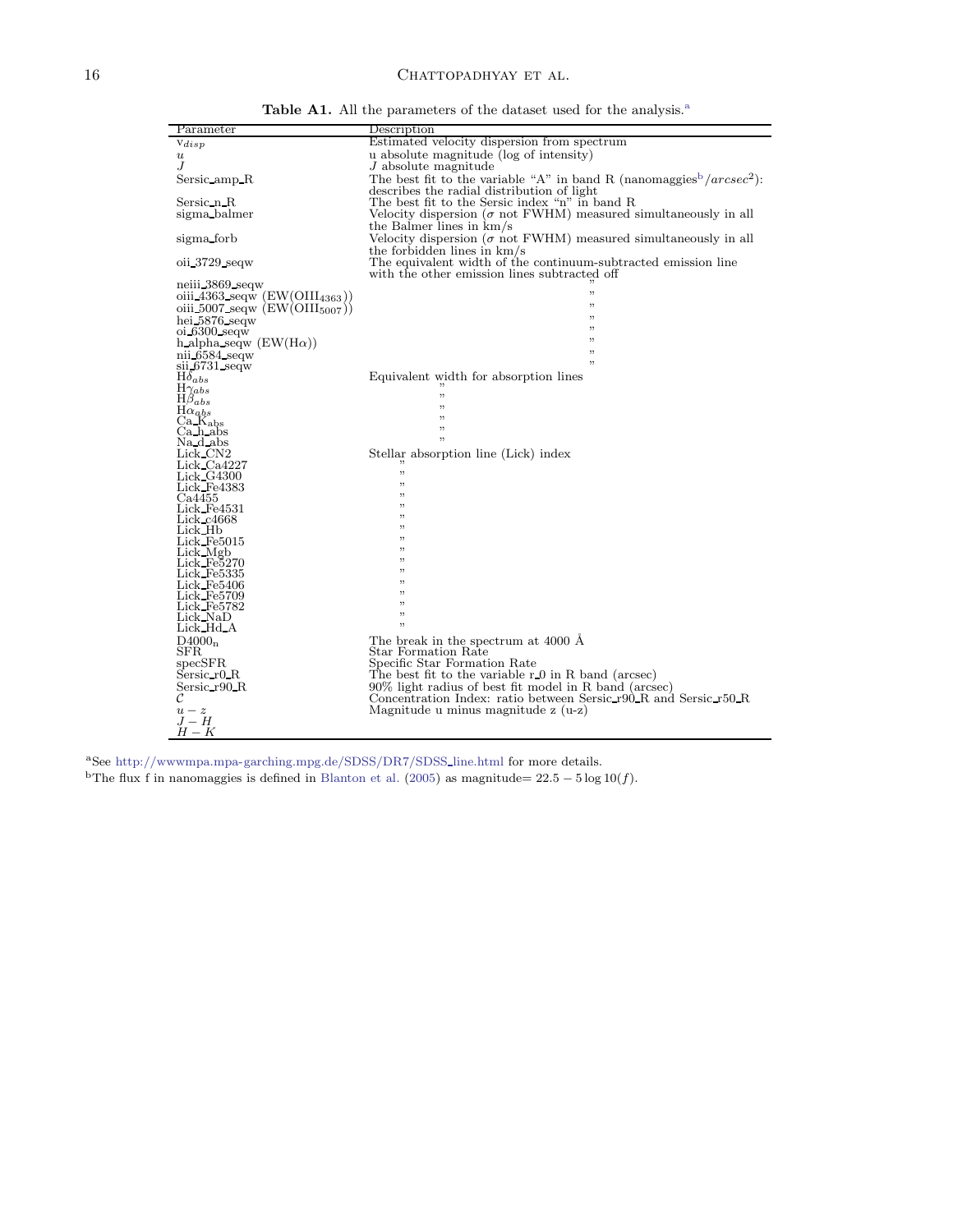

Figure A1. Boxplots for the IC components.